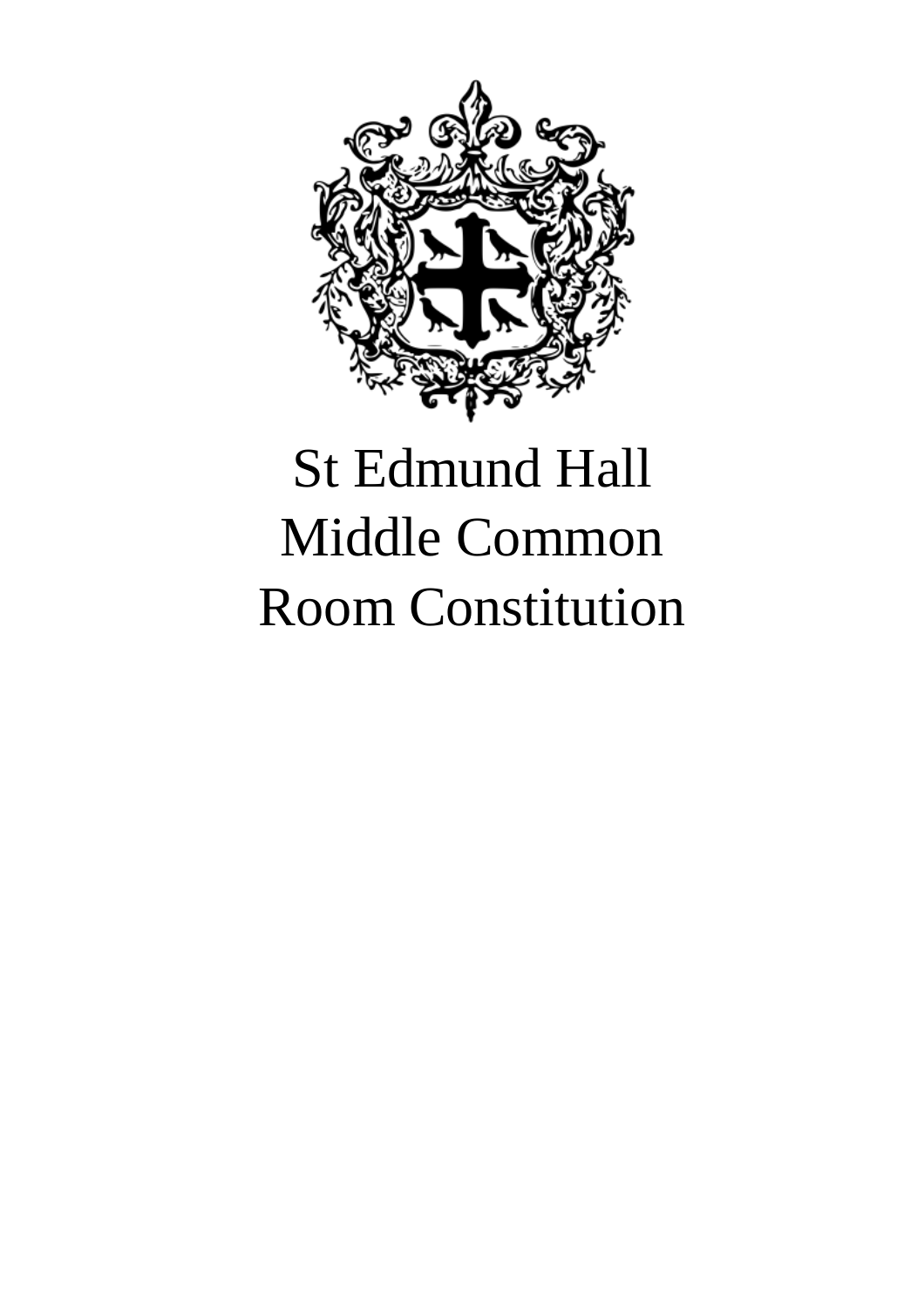# **1 The Middle Common Room**

- 1.1 The Society shall be called the Middle Common Room of St Edmund Hall, hereafter referred to as the MCR.
- 1.2 The dual objectives of the MCR shall be:
	- (a) to further the ethical and educational purposes of St Edmund Hall (hereafter the 'College') by providing physical, intellectual, cultural, sporting, welfare, and social facilities and opportunities to its members, and
	- (b) to represent the views and interests of its members within and to the College, the University of Oxford (hereafter the 'University') and to the world-at-large.
- 1.3 The MCR is committed to addressing discrimination and ensuring equality in all its activities, in accordance with the general law and relevant policies of the College and University.

# **2 Membership**

# **2.1** Membership Rights and Fees

- **2.1.1** Pursuant to section 22(2)(c) of the Education Act 1994, each student has the right not to be a member of the MCR. Any student who chooses to exercise this right must inform the Treasurer in writing by the second week of Michaelmas term.
- **2.1.2** Students who exercise the right not to become members shall continue to have access to all services offered by the College to post-graduate students, including access to all MCR facilities owned and funded by the College.
- **2.1.3** All members shall be charged such fees for MCR membership as are fixed by the MCR in By-Laws.
- **2.1.4** Ordinary and Associate members will be charged MCR membership fees on their College Battels. Guest members will be charged MCR membership fees in accordance with Standing Orders.
- **2.1.5** Regulations governing the practicalities of Membership are described in Standing Orders.

# **2.2 Ordinary Membership**

Ordinary Membership in the MCR may be conferred upon:

- (a) members of the University pursuing a graduate course of study at the College;
- (b) members of the University pursuing an undergraduate course of study at the College with senior status (as defined in the University Regulations for Senior Student Status) or reading for a second undergraduate degree; and
- (c) Members of the University pursuing a medical degree at the College who are in their fourth year of study of beyond, who have completed their pre-clinical years; and
- (d) Members of the University in their final year of a four-year undergraduate course of study at the College, who opt to rescind their membership of the JCR in preference for MCR Ordinary Membership. This is not inclusive of persons who have by reason of unsatisfactory progress in their undergraduate course been forced to remain in residence a fourth year.

# 2.2.1 Ordinary members are entitled to:

- (a) vote in MCR elections and at MCR General Meetings;
- (b) use all MCR facilities and services; and
- (c) attend all MCR events.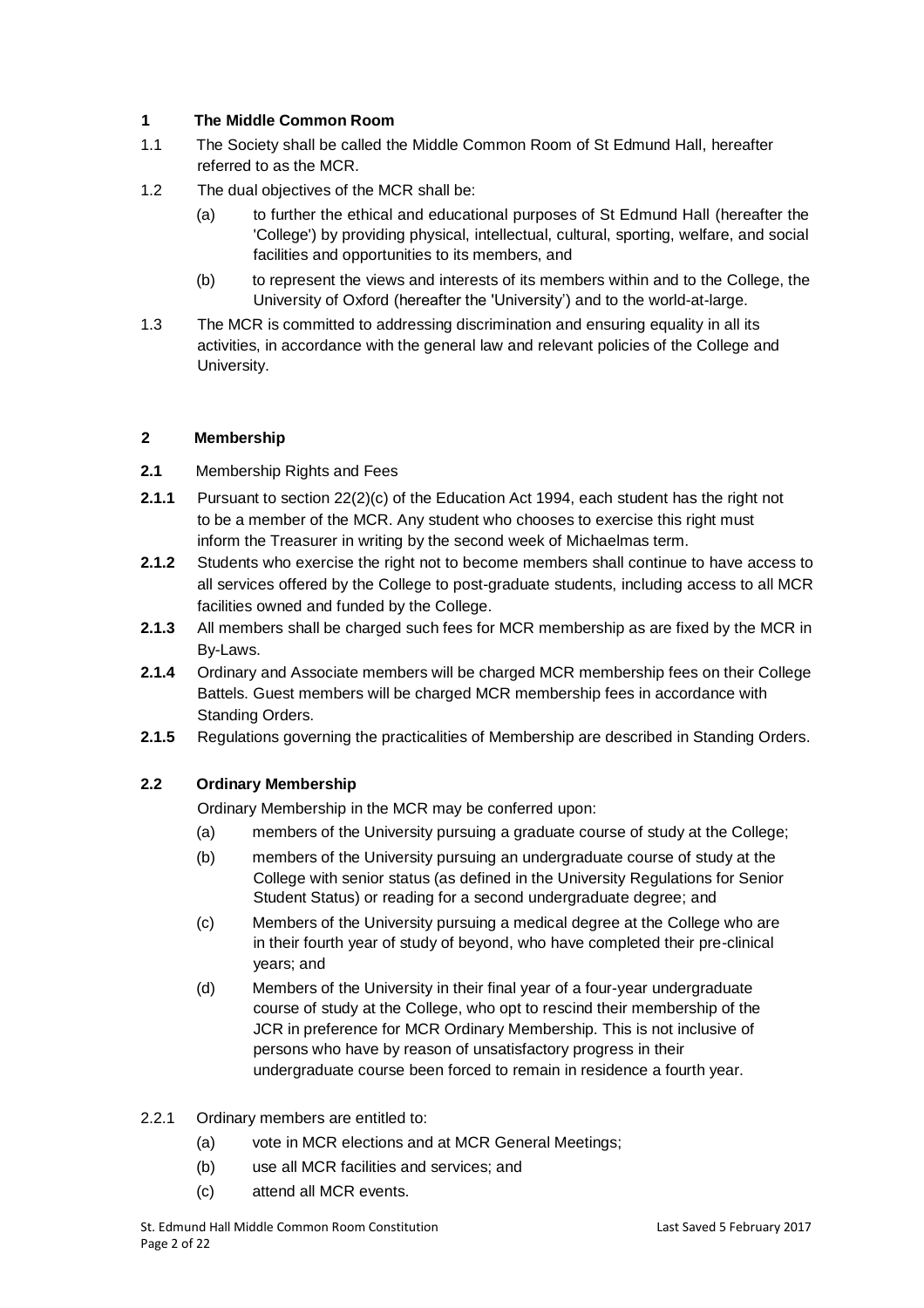2.2.2 Persons eligible for Ordinary Membership will automatically become members of the MCR upon attaining eligibility, unless they elect not to become members. The MCR shall advise each person eligible for Ordinary Membership of their right to opt out of membership.

# **2.3 Associate Membership**

Associate Membership in the MCR may be conferred upon:

- (a) Members of the University in their final year of a full-time four-year undergraduate course of study at the College who decide to remain members of the JCR. This excludes persons who have by reason of unsatisfactory progress in their undergraduate course been forced to remain in residence a fourth year; or
- (b) the President of the Junior Common Room during their time at the University, Vice-President and Social Secretary of the Junior Common Room during their terms of office.
- 2.3.1 Associate Members are entitled to:
	- (a) vote in the MCR elections and at MCR General Meetings;
	- (b) use all MCR facilities and services; and
	- (c) attend all MCR events.
- 2.3.2 Persons eligible for Associate Membership will automatically become members of the MCR upon attaining eligibility, unless they elect not to become members. The MCR shall advise each person eligible for Associate Membership of their right to opt out of membership.

#### **2.4 Guest Membership**

Guest Membership may be conferred upon persons who, in the opinion of the MCR, would benefit from MCR membership. Persons eligible for Guest Membership include, but are not limited to:

- (a) spouses and partners of Ordinary Members; and
- (b) visiting graduates coming to Oxford to do work under the aegis of a Fellow of the College.
- 2.4.1 Ordinary Members or Fellows may nominate a person for Guest Membership, who shall then be admitted to Guest Membership at the next MCR General Meeting in the absence of any objection to that person's membership. In the event of an objection the MCR is to vote on the Guest Membership as if the nomination was a motion for general MCR business in accordance with Section 6 of the Constitution.
- 2.4.2 Guest Members are entitled to:
	- (a) use all MCR facilities and services; and
	- (b) Attend MCR events for which provision has been made for Guest Members.

# **3 Legislation**

The MCR membership may pass legislation for the good governance of the MCR. There shall be three categories of legislation, in descending order of precedence:

- (a) Constitution;
- (b) Standing Orders; and
- (c) By-Laws.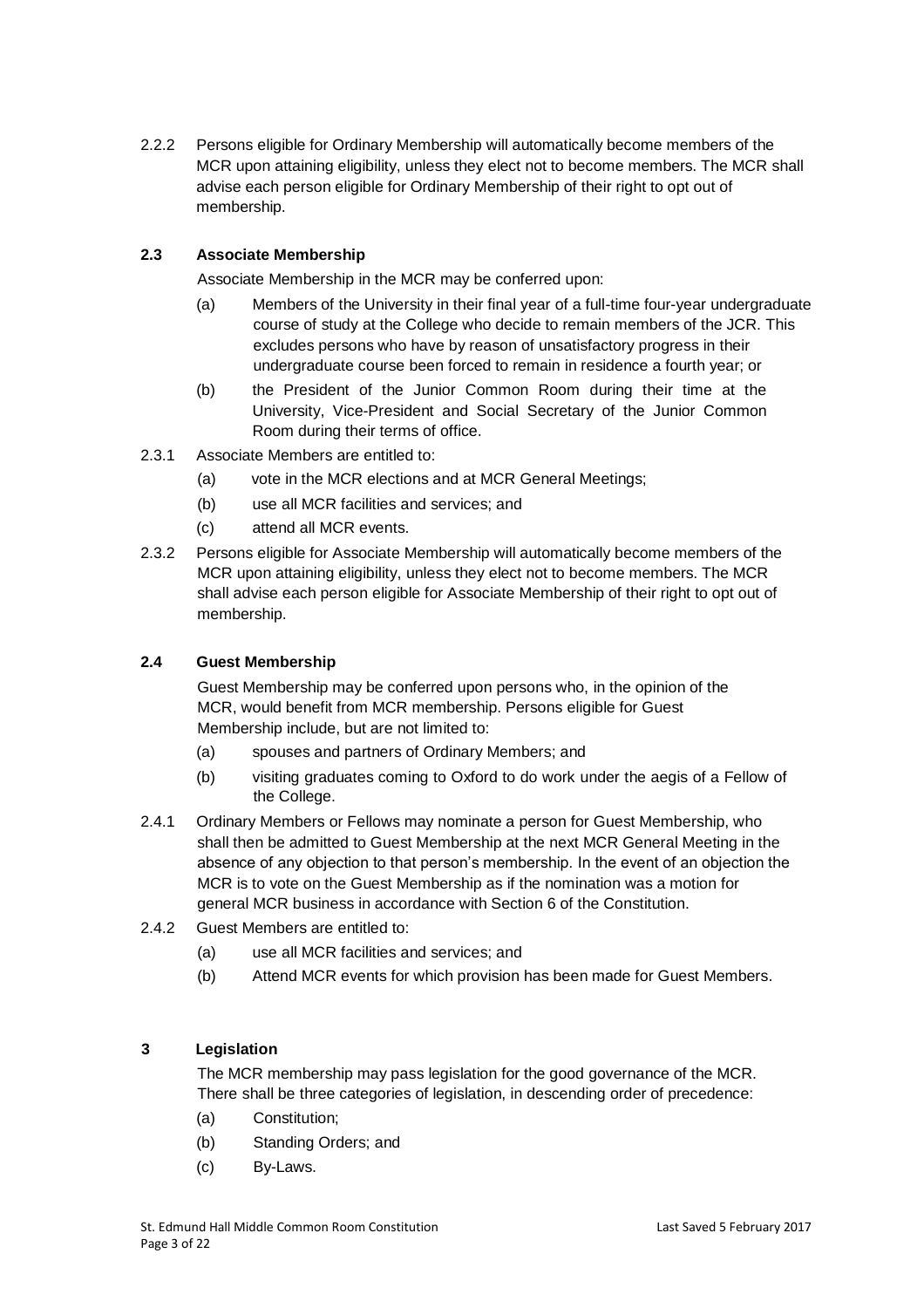# **3.1 Constitution**

- 3.1.1 The Constitution and any amendments shall be subject to approval by the governing body of the College and shall be reviewed at intervals of not more than 5 years.
- 3.1.2 Any ordinary MCR member may propose an amendment to the Constitution in of the following ways:
	- (a) Any amendments to this Constitution that affects one quarter or fewer of its articles shall be proposed at one meeting and voted on at the next meeting. No proposed amendment shall be adopted unless by a two-thirds majority of the ordinary members present. In no case shall the two meetings occur less than seven days apart; or
	- (b) Any amendment to this Constitution affecting more than one quarter of its articles or effectively replaces the current Constitution shall be subject to a referendum by the entire voting body of the MCR and requires a two-thirds majority to pass. A motion to submit the amendment to a referendum must pass by a simple majority vote of a MCR meeting, which triggers a referendum to be conducted in accordance with the Standing Orders. In no case shall the meeting and referendum occur less than six days apart.

# **3.2 Standing Orders**

- 3.2.1 Standing Orders shall be passed to prescribe the procedures for matters set out in this Constitution.
- 3.2.2 Standing Orders may be amended or repealed by a simple majority vote at a meeting of the MCR.
- 3.2.3 Any ordinary MCR member is entitled to draft and propose a Standing Order or an amendment to a Standing Order. A Standing Order or amendment shall be proposed by motion and publicised in accordance with the Standing Orders for meetings.

# **3.3 By-Laws**

- 3.3.1 The By-Laws of the MCR shall be composed of motions for the ordinary business of the MCR as are made from time to time.
- 3.3.2 By-Laws may be amended or repealed by a simple majority vote at a meeting of the MCR.
- 3.3.3 Any MCR member is entitled to draft and propose a motion for a By-Law or an amendment to a By-Law. A motion shall be proposed by and publicised in accordance with the Standing Orders for meetings.

# **3.4 Legislation Records Management**

- 3.4.1 The records of the MCR Constitution, and such Standing Orders and By-Laws as are currently in force shall be maintained at all times.
- 3.4.2 The Vice-President has the responsibility to ensure that all MCR legislation is maintained and up-to-date, and that all amendments are incorporated into the text of the relevant body of legislation as soon as practicable after the amendment has been made. A copy of all legislation is to be maintained.
- 3.4.3 All members of the governing body and the MCR shall have access to the current version of all MCR legislation. The current version of the constitution shall be posted on the MCR website at all times.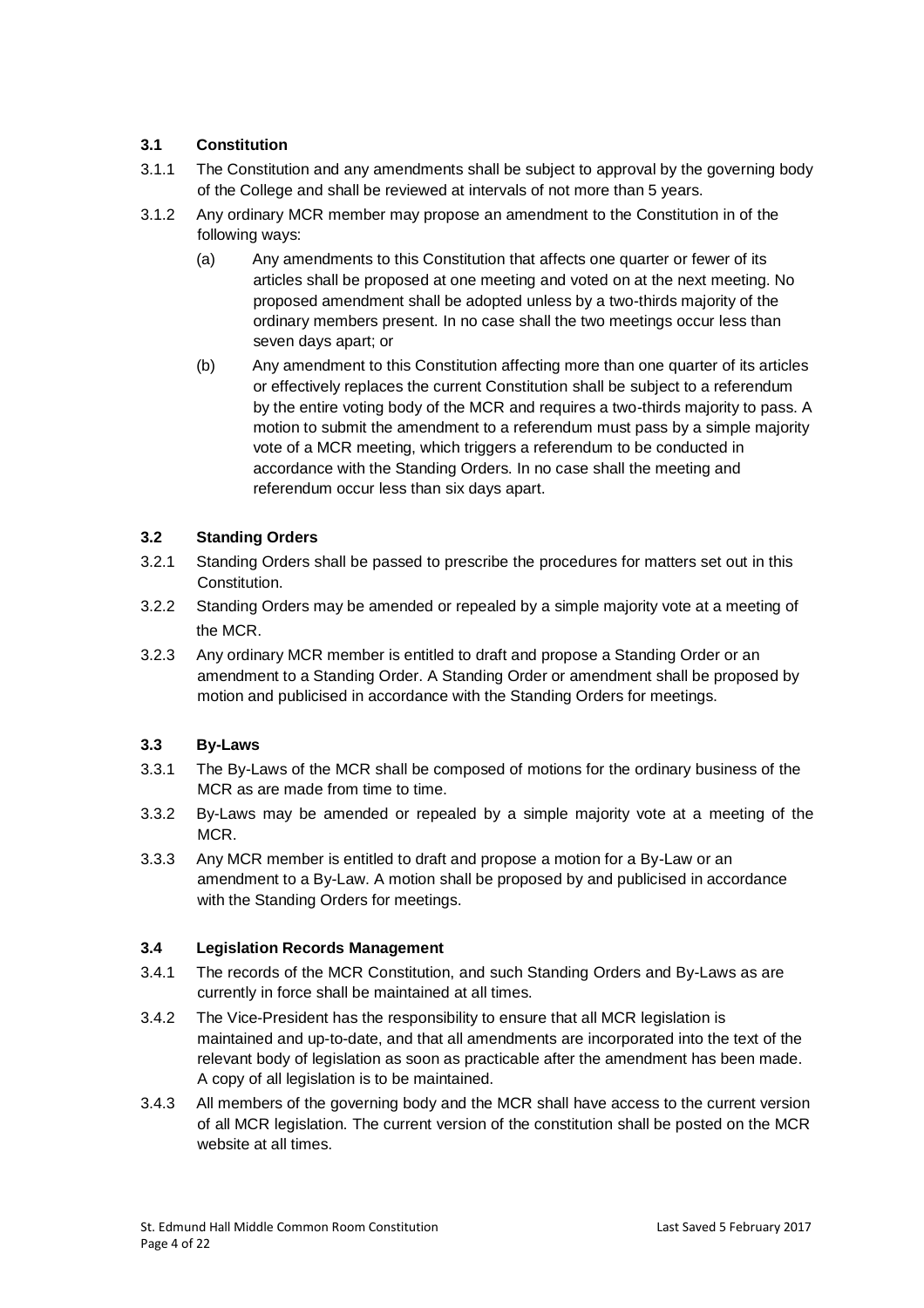#### **4 The Trustees**

#### **4.1 Definition**

The Trustees shall be entrusted with the executive authority of the MCR, and shall be directly responsible to the General Meeting. All Full MCR members shall be entitled to vote at their election

# **4.2 Duties**

The Trustees are responsible for the day-to-day running and administration of the MCR. In fulfilling this role they must:

- (a) Use reasonable care and skill, using their personal skills and experience as needed to ensure that the MCR is well-run and efficient.
- (b) Consider getting external professional advice on all matters where there may be a material risk to the MCR, or where they may be in breach of their duties.
- (c) Ensure the solvency of the MCR.
- (d) Use MCR assets reasonably and only in furtherance of the charity's purposes.
- (e) Avoid activities, which would place the MCR's endowments, funds, assets or reputation at undue risk.
- (f) Take special care when investing or borrowing funds (or delegating that activity).
- (g) Meet at least once a term to discuss the general running of the MCR and whenever the current MCR affairs require their review.
- (h) Veto any decisions made by the General Meeting or made through a referendum that is contrary to the Objects of the MCR as defined in 1.2 in consultation with the MCR Committee when required.
- (i) Report to the General Meeting any decisions made previously by the General Meeting or through a referendum that have been identified as contrary to the Object of the MCR.

# **4.3. Liability**

The Trustees will be responsible for the debts of the charity.

# **4.4 Composition**

Trusteeship will be held by the following posts, the duties of which are defined in section 5:

- 1. The MCR President
- 2. The MCR Vice-President
- 3. The MCR Stewards
- 4. The MCR Treasurer

#### **4.5 Election**

The Trustees shall be elected in accordance with item 7 of the Constitution.

#### **4.6 Terms of Office**

The Trustees shall hold office for one year from Sunday of the 9th Week of their term of election.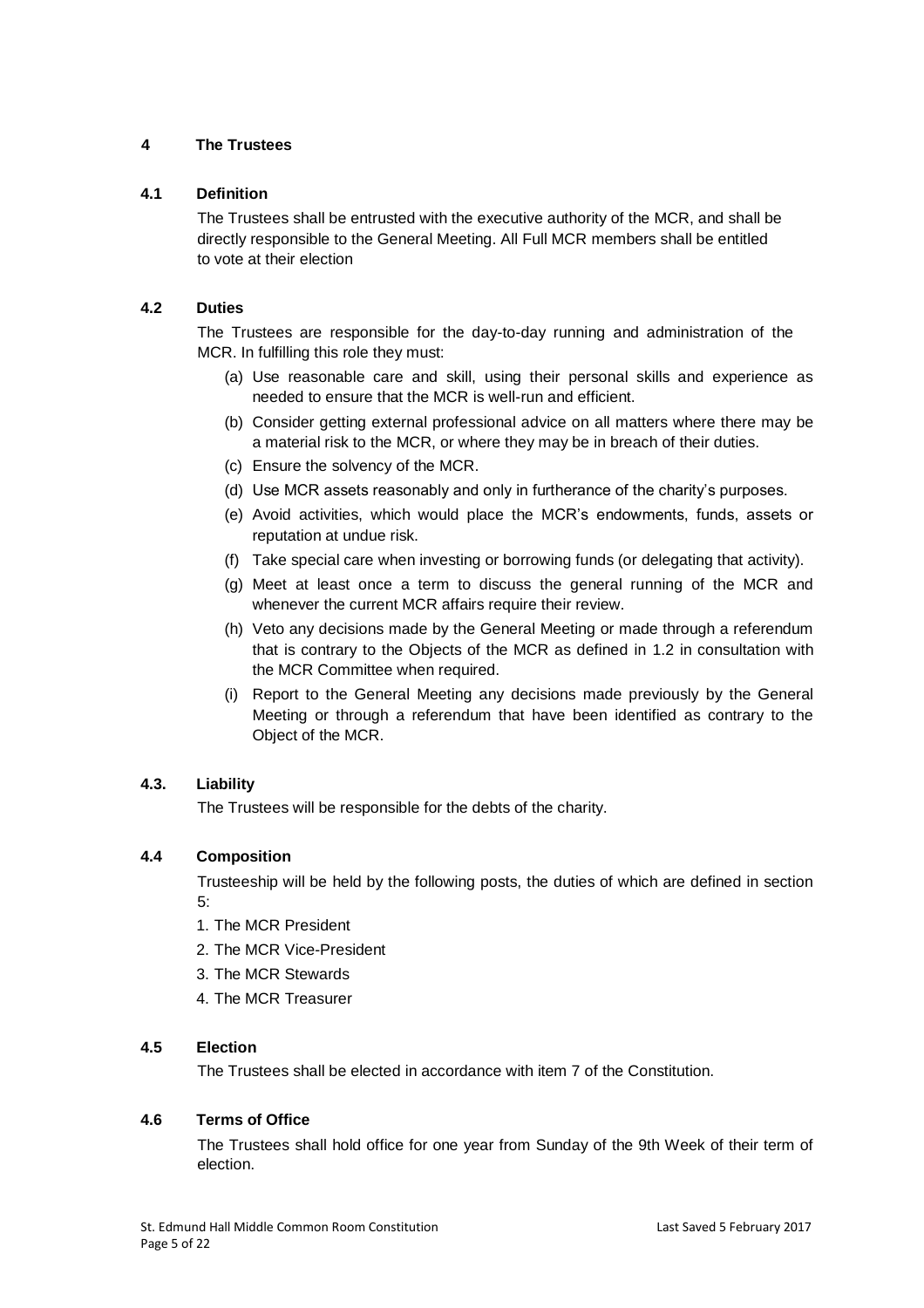## **4.7 Impeachment**

The Trustees may be dismissed for dereliction of duty or for having acted in a manner likely to bring the MCR into disrepute by:

- 1 Presidential Fiat, wherein The MCR President may dismiss a trustee with immediate effect; this dismissal will lapse unless confirmed by a two-thirds majority at the subsequent General Meeting, and Referendum held for that purpose.
- 2 No Confidence, wherein a General Meeting may request the resignation of a trustee by a two-thirds majority at a General Meeting and enforce dismissal by a Referendum held for that purpose.

#### **4.8 Vacation of Post**

A trustee may voluntarily resign or automatically step down from their post should they graduate and cease to be registered as a student at The Hall, be sent down, be rusticated, self rusticate or take a leave of absence of more than eight weeks.

#### **4.9 Restrictions on Holding Trustee Positions**

No person may hold two trustee positions concurrently.

#### **5 The Committee**

The officers of the MCR shall form the MCR Committee, chaired by the President. The Committee shall decide upon, plan and budget for activities and programs that further the purpose or interests of the MCR. Within this Committee, the President, Vice-President and Stewarding Team form the Executive. The Executive is empowered to make unforeseen, timely decisions on behalf of the MCR. A single organising member of the committee will be remunerated for any fee-paying event that they are required to attend. All serving members of the Committee shall be remunerated in full for the Christmas and Trinity term dinners as long as they shall be held.

#### **5.1 President**

The President shall represent the MCR to the College, University and the world-atlarge. The President shall be elected in accordance with item 5 and hold office for one academic year beginning in 10th Week of Trinity term. The President's duties include, but are not limited to:

- (a) Representing the interests of the MCR;
- (b) Attending, or appointing a delegate to attend, all College meetings relevant to the MCR, especially Governing Body. The president may also attend, or send delegates to, meetings with other University bodies and non-University organizations;
- (c) Negotiate on rents with the college on behalf of the MCR;
- (d) Notifying the membership of termly meetings in accordance with item 6;
- (e) Reporting on presidential activities at termly meetings in accordance with item 6;
- (f) Calling elections in accordance with item 6;
- (g) Acting as signatory to MCR accounts;
- (h) Facilitating resolution of conflicts between members and the Committee in accordance with item 9; and
- (i) Assuming the responsibilities of the Vice-President in their absence.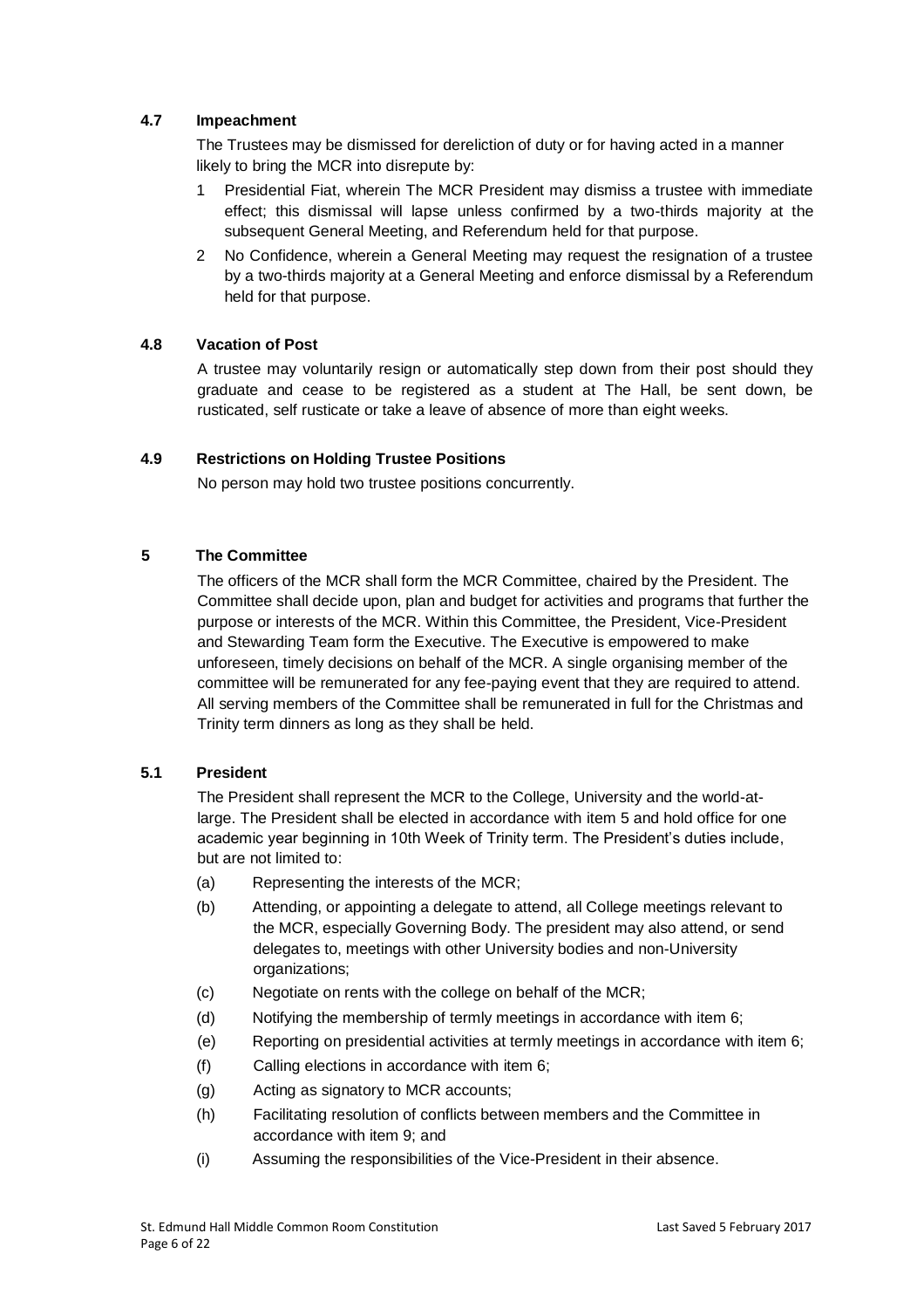# **5.2 Vice-President**

The Vice-President functions as the Secretary of the MCR as well as providing an individual to assume the role of the President in their absence. The Vice-President shall be elected in accordance with Standing Orders and shall hold office beginning 10th week of Trinity term for one academic year. The Vice-President's duties include, but are not limited to:

- (a) Creating the agenda, and including the motions, for General Meetings of the MCR;
- (b) Maintaining and updating the MCR Legislation;
- (c) Taking minutes of termly meetings;
- (d) Assuming the responsibilities of the President in their absence;
- (e) Sending out weekly email digests of MCR member notices and advertisements; and
- (f) Collecting the MCR post

# **5.3 Stewarding Team**

The Stewarding team shall consist of two officers to oversee the day-to-day operations of the MCR, look after the social interests of its members and liaise with the College, particularly where the Society's rooms or provisions for its members are concerned. The Stewarding team shall be elected in accordance with Standing Orders and hold office for one academic year beginning in 10th week of Trinity term. The Stewarding Team shall decide amongst themselves how to fulfill their duties, which include, but are not limited to:

- (a) Creating events to include on the termcard and distributing the termcard before the start of each term;
- (b) Arranging external events with other colleges, such as exchange dinners;
- (c) Organising MCR Christmas Dinner, Hearne Dinner, and MCR Trinity Dinner;

(d) Maintaining the cellar and port cupboard within the MCR, and making port/sherry and non-alcoholic beverages available before formal halls;

- (e) Reporting on their activities in accordance with Standing Orders;
- (f) Maintaining a list of College members to receive special invitations to events and ensuring invitations are delivered; and
- (g) Acting as a liaison between the MCR and the Colleges' Domestic Committee, with particular concern for College accommodation and food services.

# **5.4 Information and Technology Officer**

The Information and Technology Officer enhances communication within the MCR. The Information and Technology Officer shall be elected in accordance with Standing Orders and hold office for one academic year beginning in 10th week of Trinity term. The Information and Technology Officer's duties include, but are not limited to:

- (a) Maintaining the MCR website;
- (b) Creating new digital forums or services as desired by the MCR;
- (c) Representing the MCR's computer-related interests to the College; and
- (d) Working with College IT Officer to meet the computing needs of the MCR.

#### **5.5 Welfare Team**

The Welfare Team shall consist of two officers who work to ensure the well-being of MCR members. Wherever possible, the MCR seeks diversity in the Welfare Team. The Welfare Team shall be elected in accordance with the Standing Orders. At least one officer will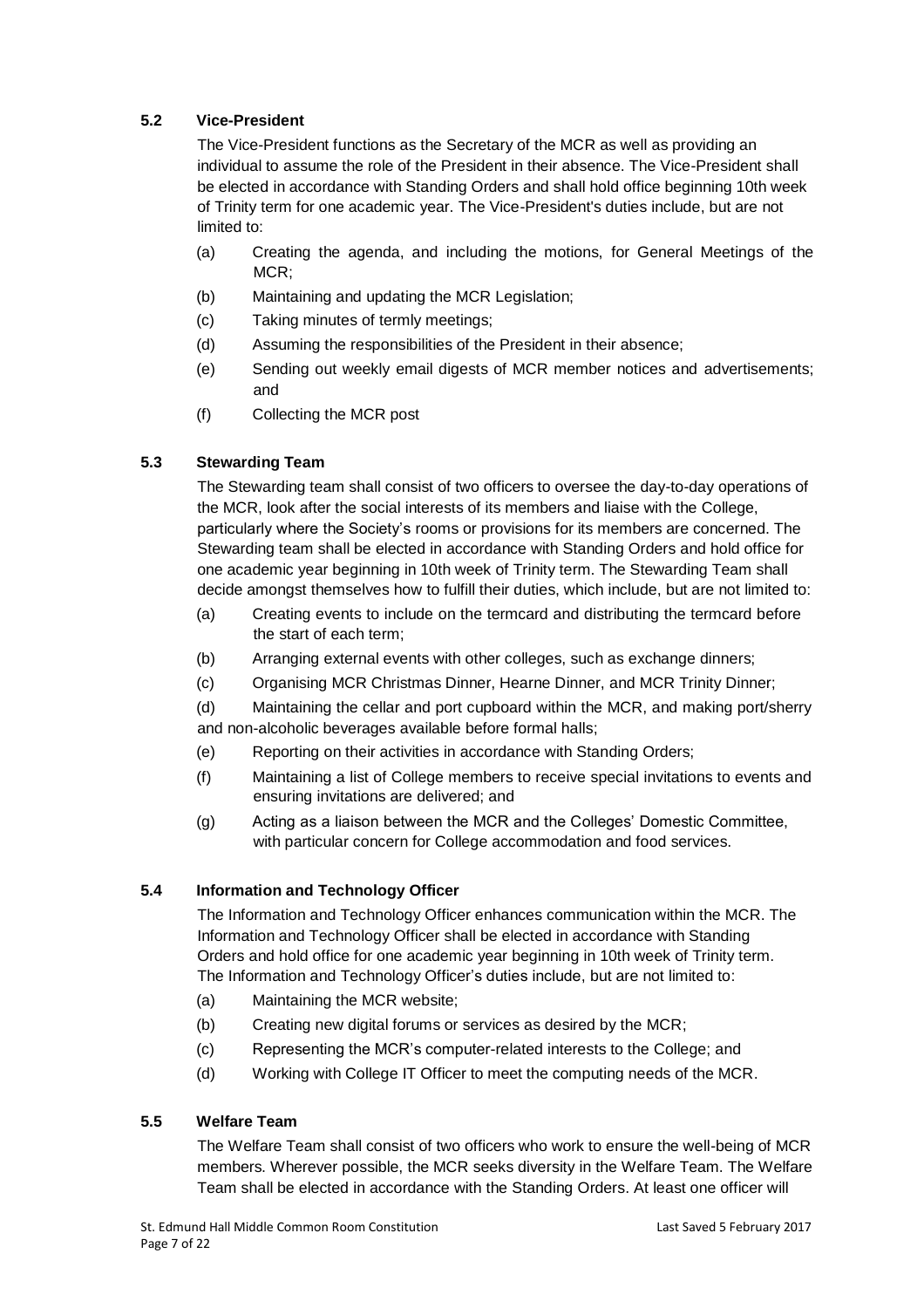undertake training in peer support and other training deemed appropriate by the Committee. The individual officers of the Welfare Team will hold office for one academic year beginning in 10th week of Trinity term. The officers of the Welfare Team shall decide amongst themselves how to fulfill their duties, which include, but are not limited to:

- (a) Listening to the concerns of MCR members, and where requested or necessary, helping members access College, University and external resources;
- (b) Addressing and raising awareness of women's issues, men's issues, equality and Lesbian, Gay, Bisexual, Transgender, Queer, Pansexual, Intersex, Asexual issues, or approaching an MCR member to do so if more appropriate;
- (c) Planning welfare-oriented events for the term card;
- (d) Organizing an introductory session for incoming students in Michaelmas, and acting as an initial point of contact for members arriving in subsequent terms;
- (e) Working with the Stewards to address welfare-related issues in association with College accommodation and catering;
- (f) Implementing the welfare schemes (i.e. the bike scheme) of the MCR, as listed in the by-laws;
- (g) Representing the welfare interests of the MCR at the termly College Welfare;
- (h) Maintaining the hot drink supplies in the MCR;
- (i) Preparing an annual report summarising welfare issues arising and events organized, to be submitted to the MCR, Tutor for Graduate Students and JCR Welfare Representative;
- (j) Maintaining a profile within the MCR; and
- (k) Shall facilitate the Peer-Mentoring support training of at least one new MCR member.

In the event that the Welfare Team feels they lack adequate representation with regard to, but not limited to, sex or sexuality, they may, subject to the approval of the MCR Committee, appoint an Ancillary Member, pursuant to item 5.10 such as LGBTQIA+, Women's and Men's Officers.

#### **5.6 Treasurer**

The Treasurer maintains and manages records and accounts for the MCR. The Treasurer shall be elected in accordance with Standing Orders and shall hold office beginning 10th week of Trinity term for one academic year. The Treasurer's duties include:

- (a) Maintaining the financial records for the MCR;
- (b) Acting as the main signatory for MCR accounts;
- (c) Providing access to MCR members, upon request, wishing to inspect MCR accounts;
- (d) Reporting on financial matters in accordance with Standing Orders;
- (e) Determining event financing with the Committee;
- (f) Budget for and oversee the maintenance, procedures for usage, storage and replacement of all MCR property in which the MCR has an interest, including any punt(s);
- (g) Maintaining newspaper and magazine subscriptions, and soliciting recommendations for the addition or cancellation of subscription from members when necessary;
- (h) Reviewing the regular charitable donations and MCR subscriptions on a termly basis.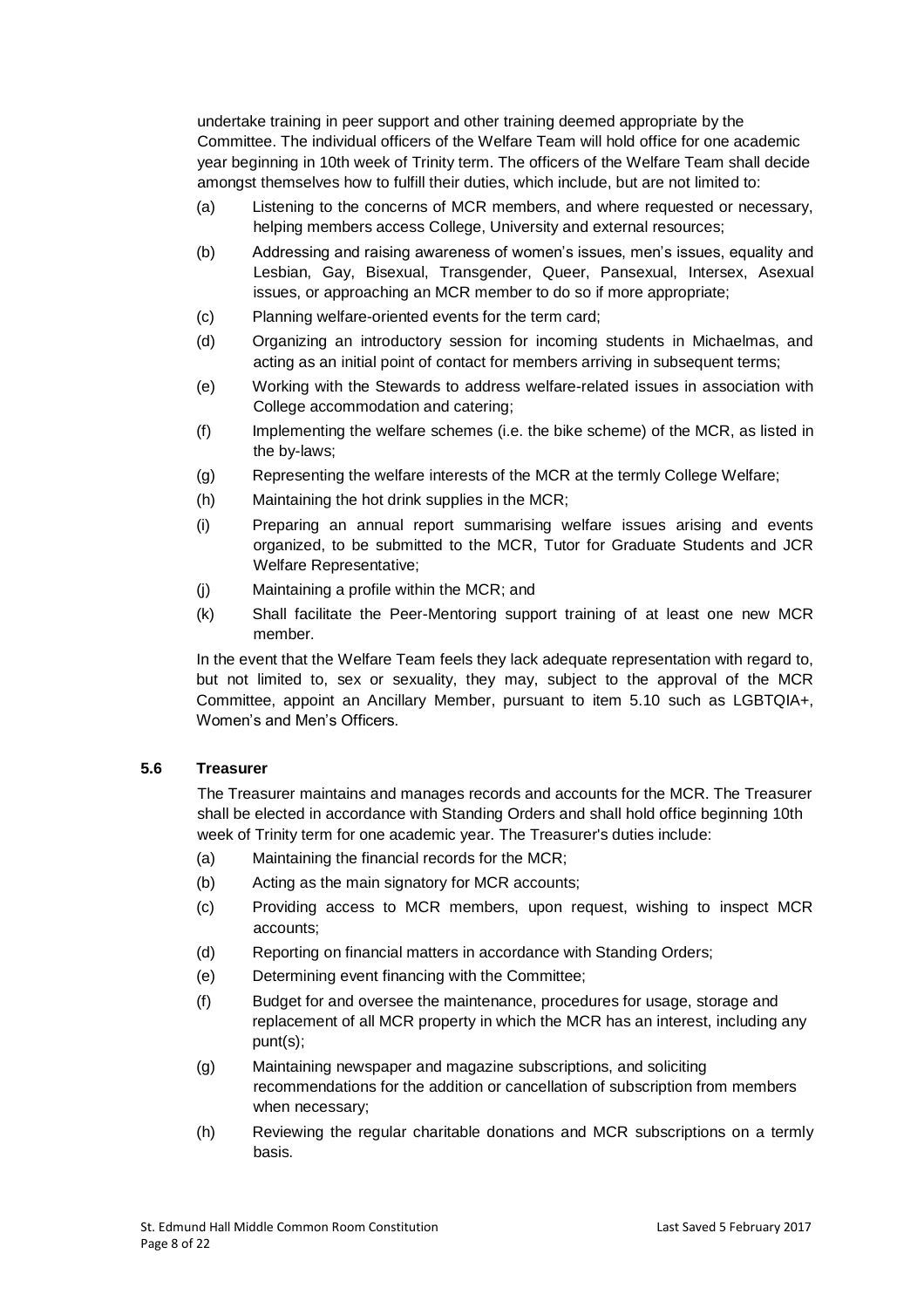#### **5.7 Norham Gardens St. Edmund (NSE) Representative**

The Norham Gardens St. Edmund Representative functions as the committee representative of the MCR members living in the NSE accommodation as well as providing social facilities and events at the NSE site. The NSE Representative shall be elected in accordance with Standing Orders and shall hold office from 5th week of Michaelmas Term until 10th week of Trinity Term.

The NSE Representative's duties include, but are not limited to:

- (a) Organising and running brunch at NSE on every Sunday during term;
- (b) Organising and running social events at NSE with assistance from the Stewards where necessary;
- (c) Maintain and administer the use of the NSE BBQ;
- (d) Helping at any welfare events run at NSE;
- (e) Represent the MCR members living at NSE to the MCR committee;
- (f) Communicate to the MCR committee any issue/requests regarding the NSE common room; and
- (g) Liaise with college staff to organise implementation of MCR policies and decisions regarding the NSE buildings.
- (h) Addressing and raising awareness on University's and /or College's Environmental Policies

#### **5.8 Academic Representative**

The Academic Representative represents the academic interests of the MCR. The office is a non-executive position that reports directly to the President. The Academic Representative shall be elected in accordance with Standing Orders and shall hold office from 5<sup>th</sup> week of Michaelmas Term until 10<sup>th</sup> week of Trinity Term.

The Academic Representative's duties include, but are not limited to:

- (a) Attending Academic Committee and Library Committee;
- (b) Discussing any graduate students' academic concerns that might arise with the Tutor for Graduates, and meeting with them on a regular basis;
- (c) Soliciting volunteers from the MCR for academic events at their own discretion, including the Termly Graduate Seminars;
- (d) Encouraging the academic participation of the graduate community in college;
- (e) Being involved in the formulation and implementation of Collegiate structures to ensure MCR academic community, such as disbursement of College funds for convening MCR/SCR seminars, and organising events jointly with the SCR;
- (f) Liaising with the JCR Academic Affairs Officer or Representative on academic matters and issues affecting MCR and JCR members.
- (g) Administering the MCR 50th Anniversary Grant, in liaison with the tutor for graduates, the MCR president and the treasurer.

#### **5.9 Sports Representative**

The Sports Representative represents the sports and physical activities interests of the MCR. The office is a non-executive position that reports directly to the Vice President. The Sports Representative shall be elected in accordance with Standing Orders and shall hold office from 5th week of Michaelmas Term until 10th week of Trinity Term.

The Sports Representative's duties include, but are not limited to:

(a) liaising with the Senior Treasurer of the Amalgamated Clubs in relation to the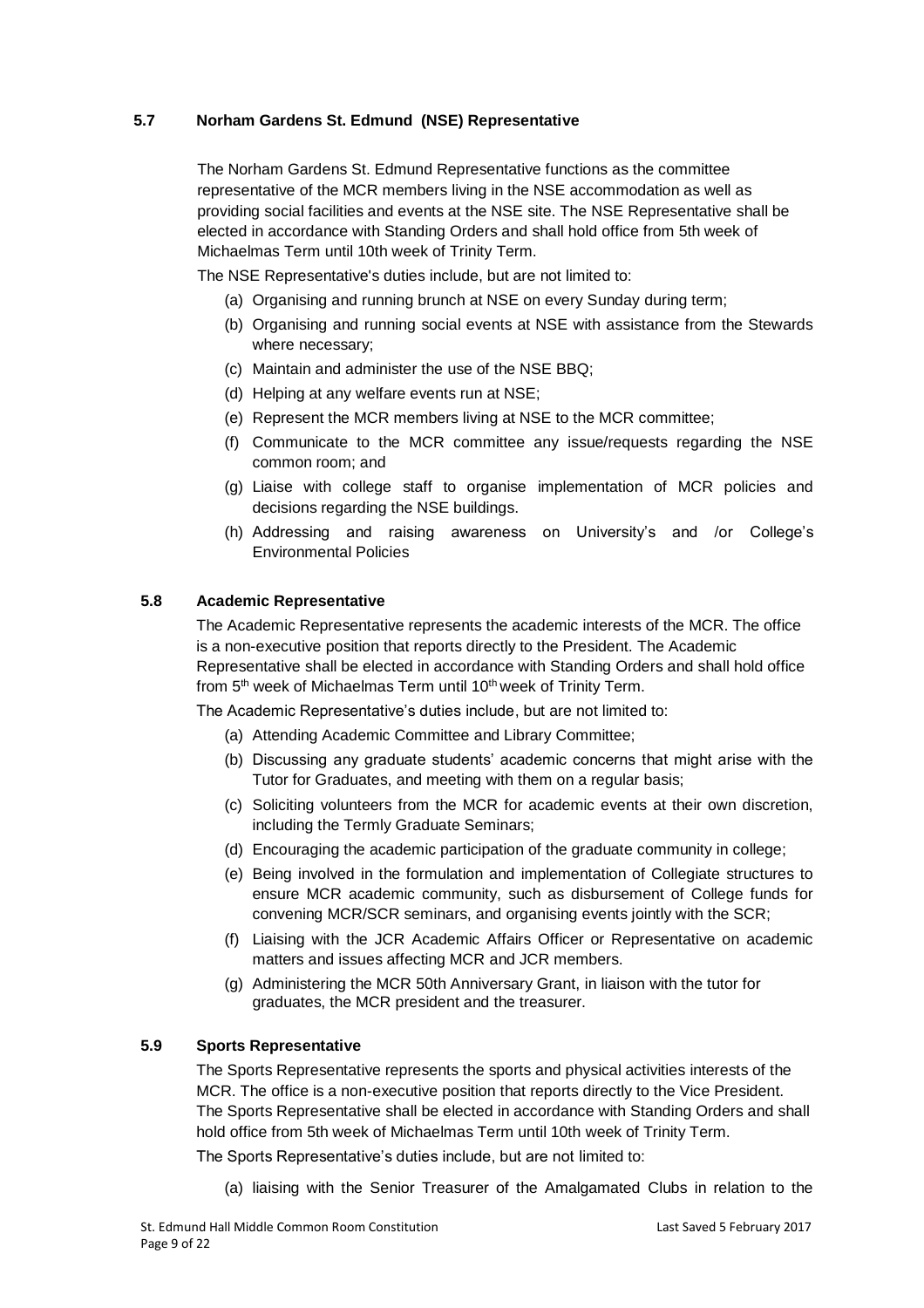administration and distribution of the Amalgamated Clubs funds;

- (b) attending, when required, the Amalgamated Clubs meetings;
- (c) encouraging the sporting participation of the graduate community in College;
- (d) assisting the Treasurer, as and when required, in the distribution of MCR financial support for Blues and Half-Blues;
- (e) liaising with the JCR Sports Representative on sporting matters and issues affecting MCR and JCR members;
- (f) ensuring the NSE Gym is maintained at a useable, safe standard; and
- (g) arranging NSE Gym inductions throughout the year to ensure the gym is accessible to the College community.

#### **5.10 Ancillary Members**

Where the MCR Committee feels there is a need for extra personnel, other than those already named, either on a permanent or short-term basis, they may appoint Ancillary Members to help with Committee tasks, subject to the approval of the MCR Committee. Such ancillary members shall not be part of the MCR Committee, but shall serve as support members. Ancillary Members may be Ordinary or Associate Members of the MCR. Such Ancillary Members shall report directly to the MCR Committee Member(s) whom they have been appointed to support.

#### **6 Independent Chair**

There shall be an Independent Chair of the MCR who is not a current member of the MCR Committee. At the first General Meeting of Michaelmas Term, the first order of business will be the nomination of an Independent Chair by the President and approved by a majority vote. The Independent Chair shall serve until the election of a new Independent Chair. The duties of the independent chair include:

- (a) chairing meetings;
- (b) ensuring the smooth and timely conduct of MCR business in a General Meeting;
- (c) interpreting the Constitution as needed;
- (d) chairing Electoral Tribunals; and
- (e) supervising elections.

#### **7 Elections**

#### **7.1 Supervision of Elections**

- 7.1.1 Elections shall be supervised by the Returning Officer.
- 7.1.2 The Returning Officer may not be an officer of the MCR or a candidate for election.
- 7.1.3 The Independent Chair shall normally serve as the Returning Officer. If the Independent Chair is disqualified or otherwise unavailable, the Returning Officer shall be appointed at a meeting of the MCR by a simple majority vote.
- 7.1.4 The Returning Officer shall appoint Deputy Returning Officers as needed.

#### **7.2 Calling Elections**

Elections shall be called by the President in accordance with dates set down by Standing Orders.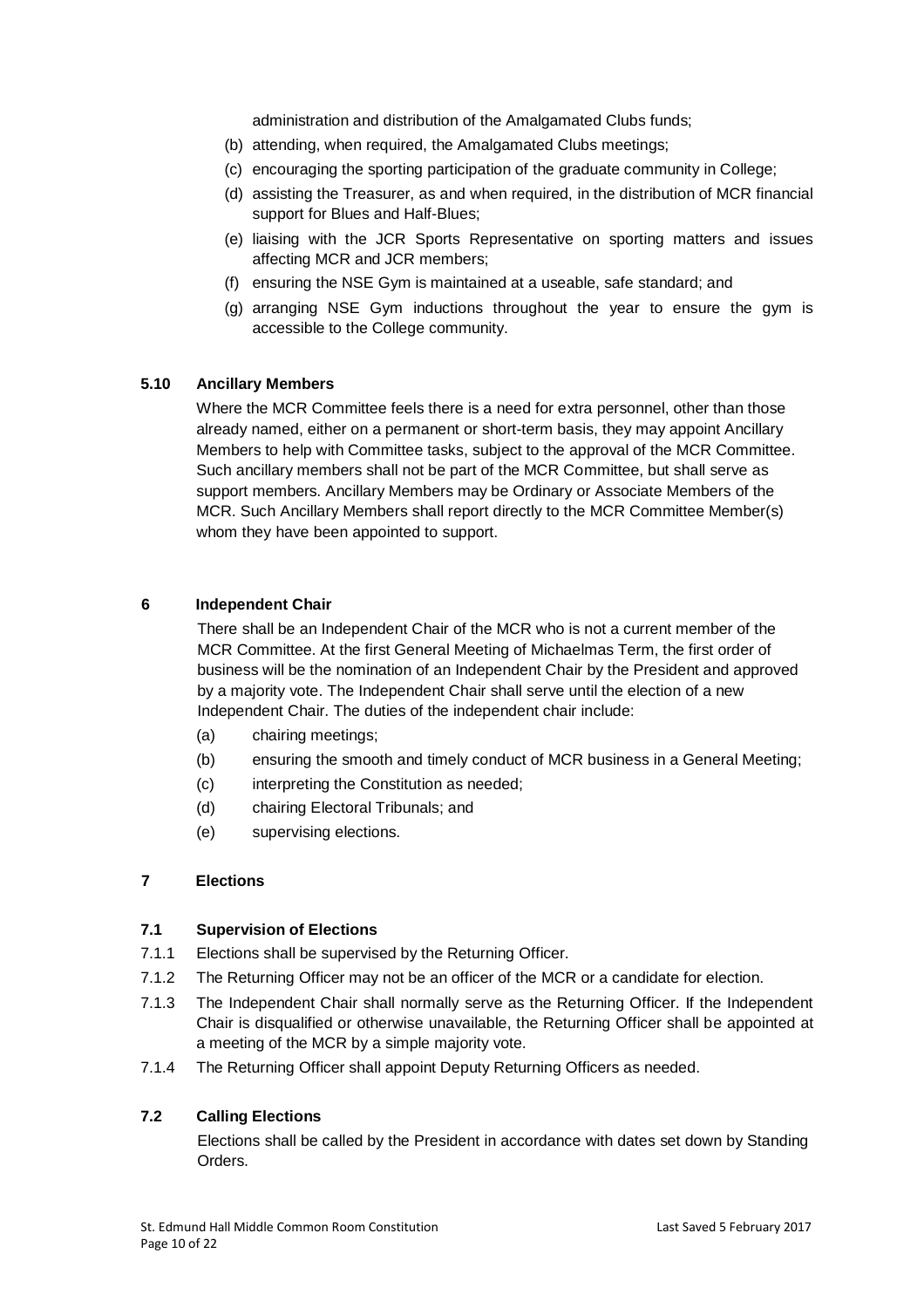# **7.3 Nominations**

- 7.3.1 The Returning Officer shall publicise the elections and accept nominations as prescribed in the Standing Orders.
- 7.3.2 A nominated candidate:
	- (a) must be an ordinary or associate member of the MCR, who will be an ordinary member of the MCR during the period that the position the member is nominated for holds office;
	- (b) must be willing to accept their nomination; and
	- (c) is not to simultaneously hold more than one post at a time.
	- (d) may stand for a maximum of two positions, with the candidate nominated for each position by a different person.
	- (e) standing for more than one post must indicate their binding order of preference of posts to the Returning Officer in advance of the vote count. Candidates standing for the position of 'President' amongst other posts must indicate a first preference for 'President'.
- 7.3.3 Candidates are not to be nominated on a slate, official or unofficial.

# **7.4 Campaigning and Hustings**

- 7.4.1 Campaigning may commence after nominations are announced by the Returning Officer.
- 7.4.2 Campaigning is to take place in accordance with the Standing Orders. Matters to be regulated by Standing Orders include:
	- (a) The production and distribution of campaign literature;
	- (b) The budget permitted for campaigns; and
	- (c) The manner in which candidates may canvass support during the campaign.

7.4.3 No person may use bribery, coercion or intimidation in order to secure votes for a candidate.

- 7.4.4 Candidates may not be publicly endorsed or supported by other Candidates running for election, or from current or elect MCR Officers.
- 7.4.5 Hustings are to take place no fewer than 2 (two) days before the election, at a time determined by the Returning Officer. Hustings are to be chaired by the Returning Officer. Conduct of Hustings shall be in accordance with the Standing Orders.

#### **7.5 The Ballot**

- 7.5.1 The ballot shall take place on the date called by the President.
- 7.5.2 Polling shall take place in accordance with the Standing Orders.
- 7.5.3 Each Ordinary Member of the MCR is entitled to vote in the elections. In addition, Associate Members may vote in MCR NSE Representative, MCR Academic Representative and MCR Sports Representative elections. Each voting member shall have one vote.
- 7.5.4 An Electoral Roll shall be prepared by the Returning Officer listing each eligible voter.
- 7.5.5 An Electoral Roll shall be prepared listing each eligible voter.
- 7.5.6 Voting shall be by secret ballot using the Single Transferable Vote system set down in 7.6.

#### **7.6 Single Transferable Vote**

- 7.6.1 The Single Transferable Voting System shall operate as follows:
	- (a) An electronic ballot system shall be selected by the Returning Officer in line with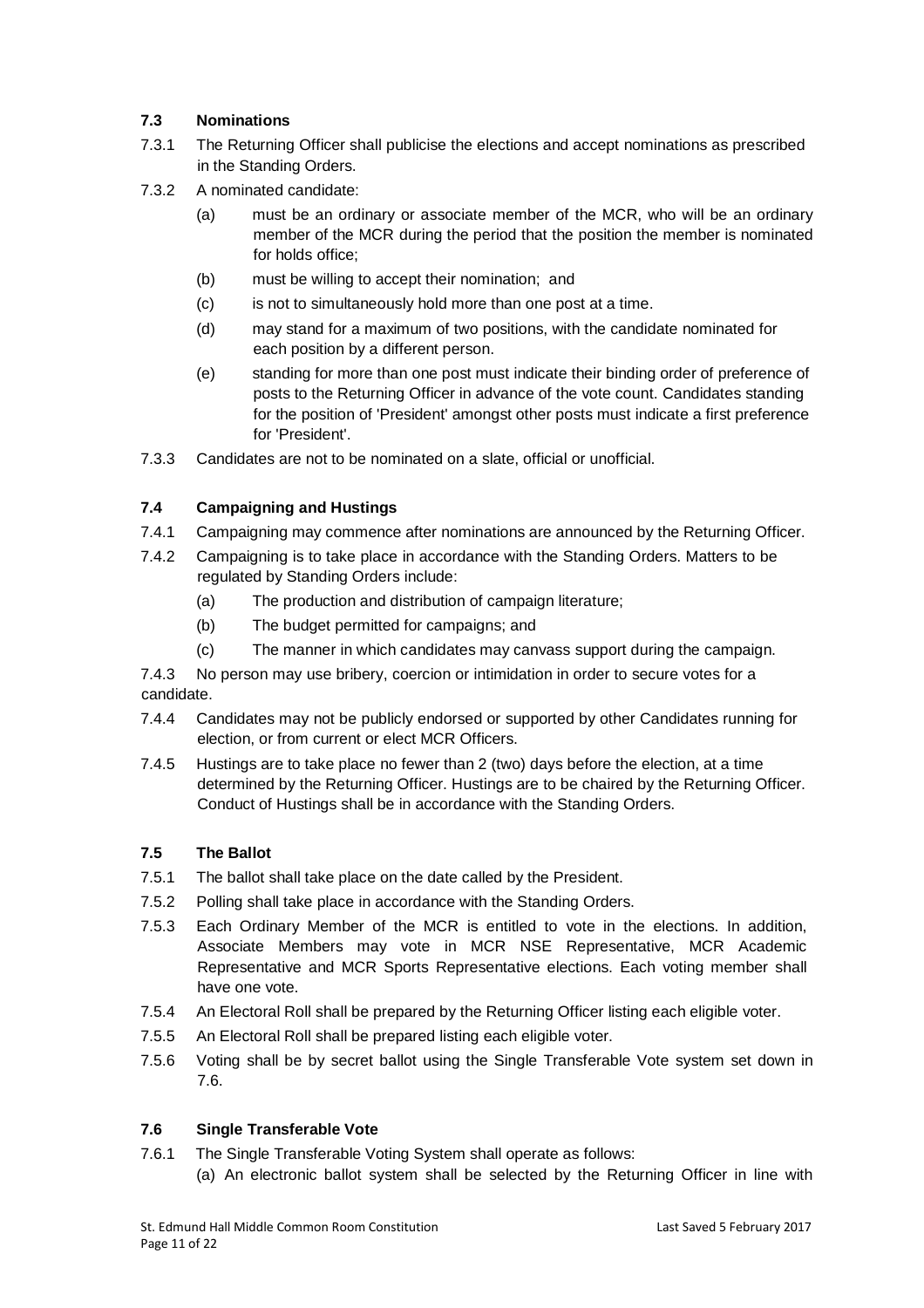OUSU guidelines on running a safe election, and must allow for the Single Transferable Voting system outlined below;

- (b) All candidates for a position will appear on the ballot so that voters may express their preferences for candidates in numerical order;
- (c) Votes are cast by placing a '1' beside the name of the voter's preferred candidate, a '2' beside the next preferred candidate and so on until the voter no longer wishes to express a preference;
- (d) Voters are to be permitted to express a preference to re-open nominations; and
- (e) After voting is complete, the quota for each position will be calculated according to the following formula:
	- (i) The total number of votes cast (not including spoiled ballots), divided by one more than the number of officers to be elected, plus one vote.
	- (ii) The candidate who achieves the most first preference votes in excess of the quota will be elected.
	- (iii) If no candidate exceeds the quota on first preferences, the candidate with the lowest number of votes is excluded and the ballots are transferred to continuing candidates in accordance with the next available preferences on the ballots. This process is to continue until a candidate is elected.

#### **7.7 The Count**

- 7.7.1 Votes shall be automatically counted in accordance with the Single Transferable Vote system using a secure online voting system, administered by the Returning Officer.
- 7.7.2 The Returning Officer shall review and verify the electronic ballot after voting closes.
- 7.7.3 Candidates elected to more than one post shall be considered to have been elected to the post specified by their indicated preference. For all other positions for which they were a candidate, their candidacy shall be removed from the ballot paper and the election recounted.
- 7.7.4 The results of elections shall be publicised as soon as they are known. The output of the count shall be distributed to MCR members when the election results are announced.

#### **7.8 Casual Vacancies and By-Elections**

- 7.8.1 If for any reason an MCR officer is unable to take up or continue in his or her term of office, the President shall call a by-election for the position as soon as possible.
- 7.8.2 The by-election shall take place in accordance with the provisions for elections in the Constitution and Standing Orders, along with any other Standing Orders prescribed for the timing and conduct of by-elections.
- 7.8.3 The elected candidate in a by-election for a casual vacancy shall take office immediately, and shall serve for the remainder of the term of office.

#### **7.9 Electoral Tribunals**

- 7.9.1 Any allegations of irregularities or malpractice in the conduct of an election after nominations have opened may be made to the Returning Officer, no later than a week after the announcement of election results.
- 7.9.2 Upon receipt of an allegation, the Returning Officer shall convene an Electoral Tribunal to investigate and determine the validity of said allegation. A summary of the allegation shall be posted in the MCR at least 48 hours prior to the Tribunal.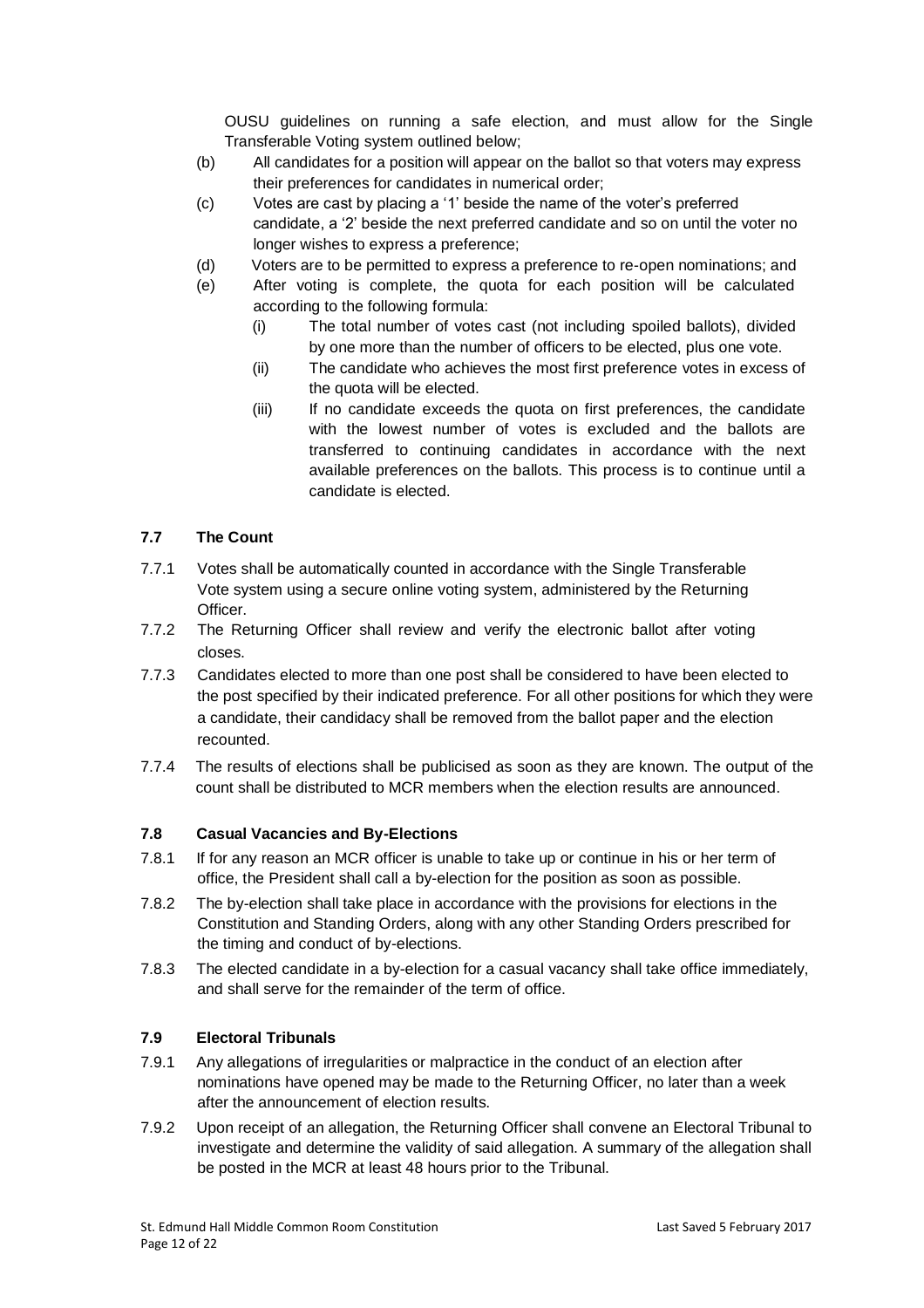- 7.9.3 The Electoral Tribunal shall be composed of the President, Vice-President, Returning Officer and the Tutor for Graduates or their designate. The Tribunal shall be chaired by the Returning Officer. In the event that any of the officers are:
	- (a) a candidate in the elections;
	- (b) the person making any allegations;
	- (c) the person against whom any allegations are made; or
	- (d) a person previously penalised by the Electoral Tribunal, the Tribunal shall appoint other members of the MCR to replace them on the tribunal.
- 7.9.4 The proceedings of a Tribunal shall be closed. However, the Tribunal may request that persons attend to give evidence if those persons are, in the opinion of the Tribunal, likely to be able to provide relevant information.
- 7.9.5 Anyone about whom any allegations have been made shall have the right to be present, to challenge any such allegations, to speak on their own behalf, and to produce witnesses and evidence.
- 7.9.6 The Tribunal shall write a report of their findings, to be posted in the MCR as soon as possible and reported to the next MCR General Meeting.
- 7.9.7 If the Tribunal finds any allegations proven, it may:
	- (a) allow the result to stand;
	- (b) if an allegation is proved against the winning candidate, declare the second candidate elected. The second candidate shall be determined by the Returning Officer by reviewing the results of the closed polls the count shall then proceed in accordance with the procedure for the single transferable vote set down in 7.6;
	- (c) call a re-election, in which no new candidate may stand; and/or
	- (d) exclude a candidate from standing in future MCR elections.
- 7.9.8 At any time the Electoral Tribunal may dissolve itself and forward the allegation to the appropriate college authorities for consideration and decision. In this instance no findings will be reported.

#### **8 General Meetings**

- 8.1 The formal business of the MCR is to be conducted at General Meetings (GM). Formal business includes:
	- (a) Motions to amend the Constitution;
	- (b) Motions to amend the Standing Orders and Regulations;
	- (c) Motions concerning MCR capital expenditures;
	- (d) Motions concerning general MCR matters;
	- (e) Presentation and approval of accounts;
	- (f) Presentation and discussion of MCR activities reports;
	- (g) Such other business as may be raised for discussion and approval at meetings.
- 8.2 There must be at least two meetings held in each term. The first meeting will be called in second week. The second meeting will be called in seventh week. The timing of meetings may be changed in unavoidable circumstances by majority vote of the MCR Committee.
- 8.3 The President may call additional meetings if required. If the meeting falls outside of term time, any motions shall be ratified by an online ballot, open to the whole MCR. Additional meetings shall be called no less than 3 days and no more than 10 days after a request for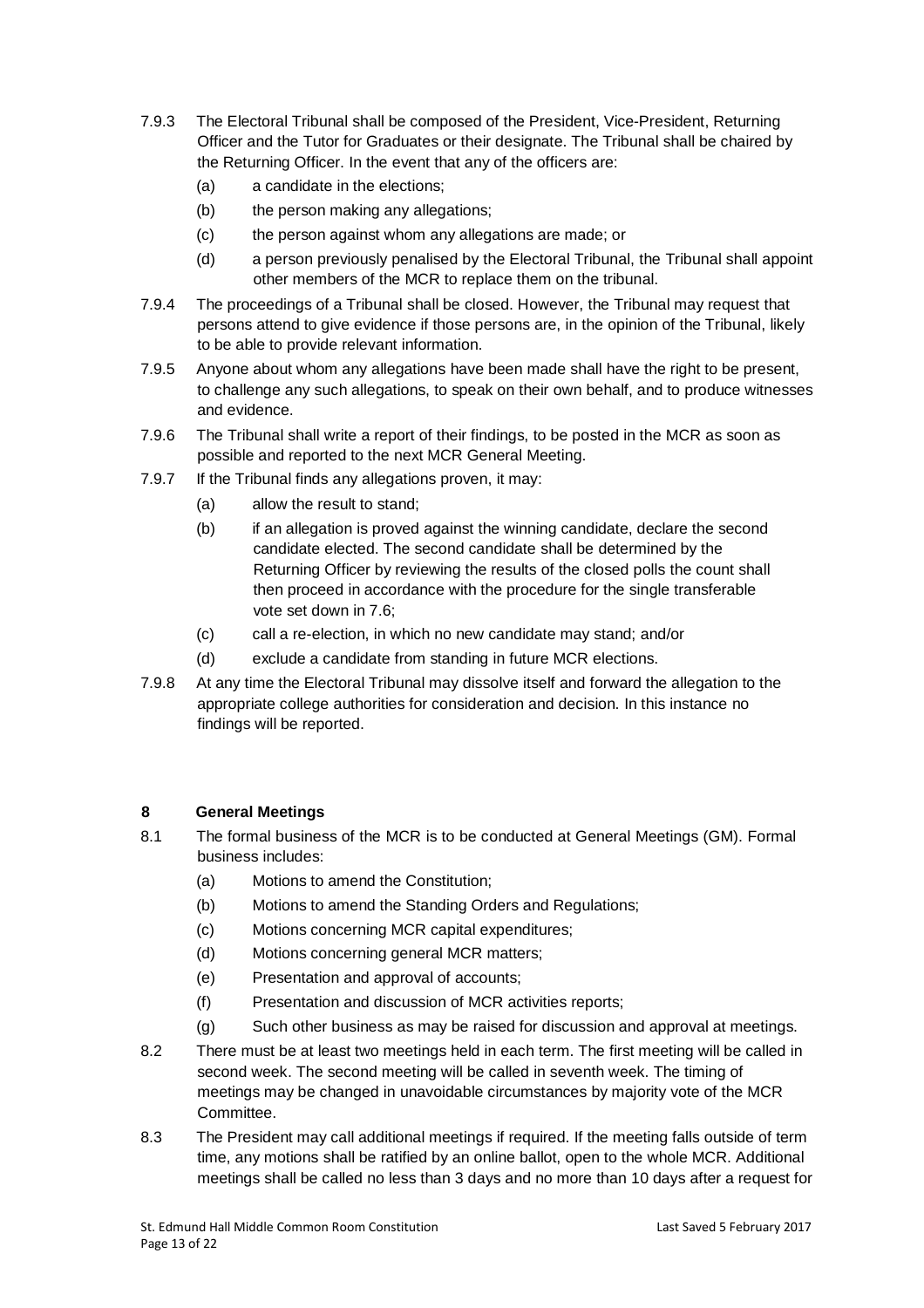such a meeting has been made. The circumstances in which meetings may be called include:

- (a) If the MCR Committee, by a majority vote, consider that urgent business requires resolution by meeting; or
- (b) If the President receives a petition from 5 or more members of the MCR requesting that a particular item of business be dealt with.
- 8.4 Any Ordinary or Associate member of the MCR shall be entitled to attend, speak and vote at meetings, as provided in this Constitution or by Standing Orders. Each voting member shall be entitled to one vote per motion.
- 8.5 Meetings shall proceed with a quorum of 12 ordinary MCR members.
- 8.6 Meetings shall be chaired by the Independent Chair. Should the Independent Chair not be available, a Chair shall be elected as prescribed by Standing Orders.
- 8.7 Motions shall be introduced, debated and voted on at meetings in accordance with procedures prescribed by Standing Orders.
- 8.8 Motions to amend Legislation shall be passed in accordance with Section 3 of the Constitution.
- 8.9 Motions for any other business shall be passed by a simple majority.

8.10 The Vice-President shall cause minutes of a meeting to be taken, which shall be tabled and approved at the next meeting.

#### **9 Finances**

# **9.1 Financial Systems**

- 9.1.1 The MCR, through the Treasurer, shall maintain such external banking facilities and internal accounting procedures as are necessary for the fiscally sound management of the MCR.
- 9.1.2 The MCR shall maintain at least one current and one savings account. Under no circumstances shall anyone seek or obtain credit facilities on behalf of the MCR, other than standard tradesmen accounts.
- 9.1.3 The financial institution used shall be chosen by the Treasurer and President.
- 9.1.4 The Treasurer shall serve as the main account signatory and the President shall serve as the secondary signatory. Under no circumstances should a signatory make a payment to themself, their immediate family or partner, or to cash. In the event of an immediate family or partner relationship existing between the Treasurer and the President, an independent signatory shall be designated by the President from amongst the remaining Officers.

# **9.2 Budgeting**

- 9.2.1 From time-to-time, in accordance with the Standing Orders, the Treasurer shall produce a budget for the expenditure of MCR income.
- 9.2.2 Budget items shall be separated into Events, General Operating and Capital Expenditure categories. Capital Expenditure must comprise at least 5% of the total income budget.
- 9.2.3 Expenditure of Events budget shall be at the discretion of the Officers.
- 9.2.4 Expenditures of General Operating and Capital Expenditure funds shall be at the discretion of the MCR membership through by-law. In addition, the MCR Committee may spend up to £75 at a time from either of these funds.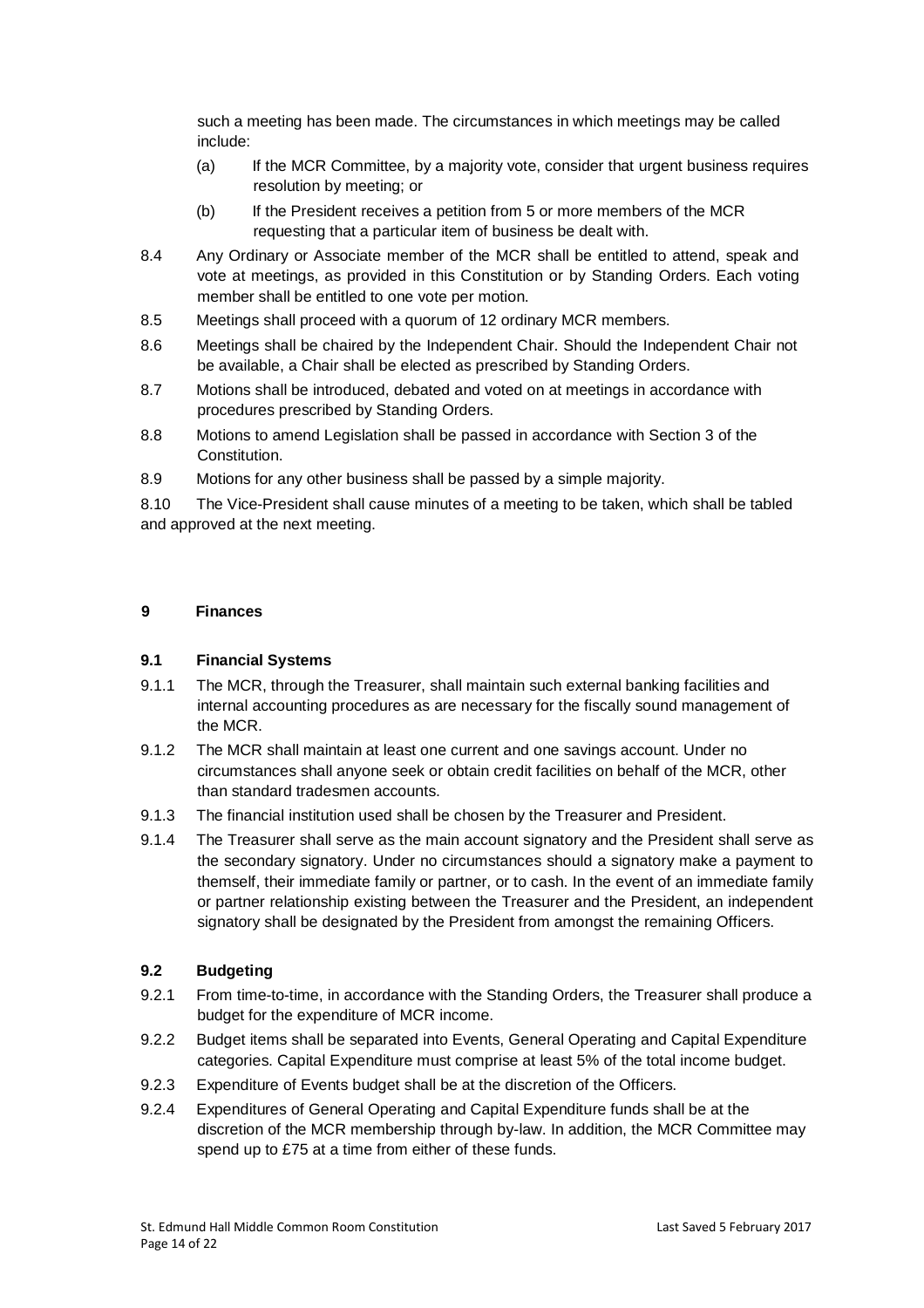# **9.3 MCR Property**

- 9.3.1 The MCR shall from time to time acquire property for the use and enjoyment of its members.
- 9.3.2 Purchase and replacement of property shall be from Capital Expenditure funds. Maintenance expenses shall be budgeted FOR and spent from General Operating funds.
- 9.3.3 Proposal for the purchase of MCR property shall be made by motion for a by-law.
- 9.3.4 A motion calling for the purchase of an item must include a maintenance scheme and projected costs. Non-committee MCR positions may be created for the maintenance and oversight of any item.
- 9.3.5 The MCR shall not dispose of any of its non-pecuniary property except by a two-thirds vote in a General Meeting. Upon dissolution of the MCR all of the MCR'S property shall vest in the College.

#### **9.4 Financial Oversight**

- 9.4.1 From time-to-time, in accordance with the Standing Orders, the Treasurer shall prepare a summary of expenditures and the financial state of the MCR. This summary shall be provided to the Senior Treasurer of the Amalgamated Clubs, on behalf of the Governing Body, for review and approval.
- 9.4.2 MCR accounts and financial documents shall be available for inspection by any MCR member or College Official upon application to the Treasurer. A reasonable time of no more than 2 weeks shall be given to the Treasurer for the production of said accounts.
- 9.4.2 In the event of suspected financial malpractice, the MCR shall cause an audit of accounts to be performed. The procedures for the calling of such an audit shall be given in the Standing Orders. In the event of confirmed financial malpractice, the MCR shall seek all possible MCR, College, University and Legal action possible against the person or persons responsible.

# **9.5 Contingency Planning**

- 9.5.1 The MCR shall maintain a contingency fund of no less than £5000, inflation indexed by the UK CPI to 2005, for use in unexpected circumstances.
- 9.5.2 Procedures for the expenditure of contingency funds shall be given in the Standing Orders.
- 9.5.3 Any income remaining at the end of a fiscal year not designated for future capital renewal expenditure shall be rolled into the contingency fund.
- 9.5.4 In any year in which the starting balance of this fund is less than the level described in 8.4.1, a contribution from the annual income budget of no less than 10% of the total budget shall be made.

#### **10 Grievances**

- 10.1 If a member of the MCR takes issue with the actions of a committee member they should:
	- (a) talk to the committee member, explain their concerns and what actions they would like to see taken to remedy the situation. The committee member should respond within two weeks, giving their assessment of the situation and outlining what  $-$  if any  $-$  actions they will take;
	- (b) if the MCR member remains unsatisfied, they should write to the committee member and the President stating their concerns and what actions they would like to see taken in response to the problem. The President and committee member shall work together to address the grievance, agree upon a course of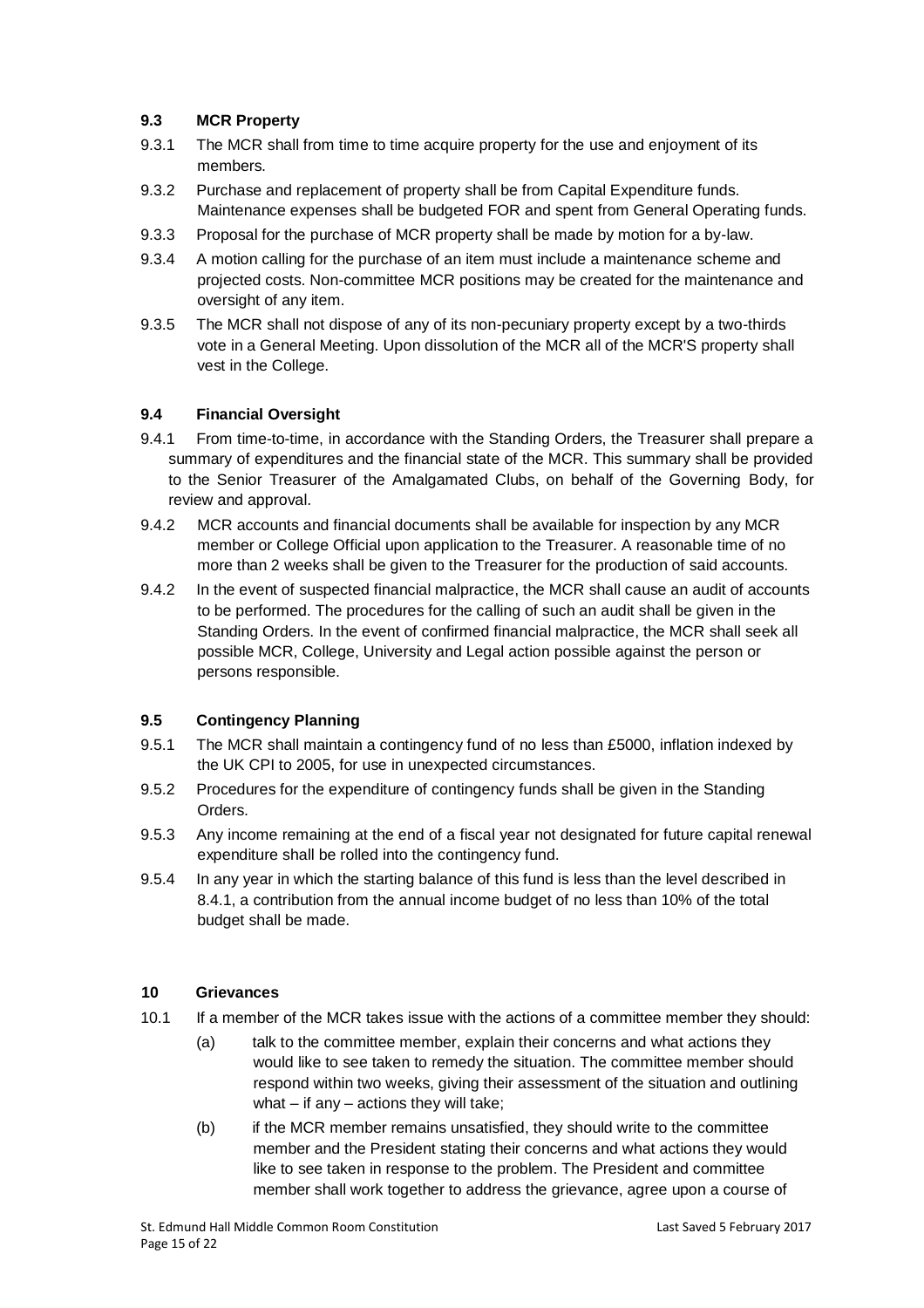action and provide this in a written response to the MCR member;

- (c) if the MCR member still remains unsatisfied with how their concern has been addressed they should, follow one of two courses of action:
	- i) write to the committee member, the President of the MCR and the Tutor for Graduates explaining their concerns, the courses of action proposed, why they see the problem as on-going, and how they would like to see their concerns addressed. A meeting may be held between all parties involved to discuss the issue. Recommendations made by the Tutor for Graduates shall be upheld, and the Tutor for Graduates shall determine the consequences for not complying with these recommendations;
	- ii) in cases of severe dereliction of duty, bring articles of impeachment against the officer(s) concerned. A petition outlining the case for impeachment with the signatures of five voting MCR members shall be delivered to the highest ranking officer not charged. A special meeting of impeachment shall be called, with the only item of business the bringing of impeachment charges, no less than 7 and no more than 21 days after the initial petition delivery. At this meeting, the charges outlined in the petition shall be read, and then the officer(s) charged shall have time to make a presentation on their own behalf and shall have the right to appoint a personal representative for the duration of the impeachment proceedings. Speakers will then alternate in favour and against the motion of impeachment. When the speakers list is exhausted, or twothirds of the members present move the question, the officer(s) charged shall have time to make a closing statement. A secret ballot shall then be held during the meeting, with the result counted by at least three MCR members, one of whom shall be chosen by the officer(s) charged. A two-thirds majority vote of those present in this quorate meeting shall be necessary to deprive someone of office. Removal by impeachment shall not prejudice a member's right to stand in future elections.
- 10.2 In cases where illegal activity is suspected, the MCR member should immediately write to the committee member and President, outlining the nature of the concern. The President should notify the Tutor for Graduate students immediately and the matter be pursued by the College. All members of the MCR (committee or otherwise) shall have equal access to the resources of the College under such circumstances.
- 10.3 MCR members may choose to involve additional committee members or personal advisors in the process if desired, or if a conflict of interest arises.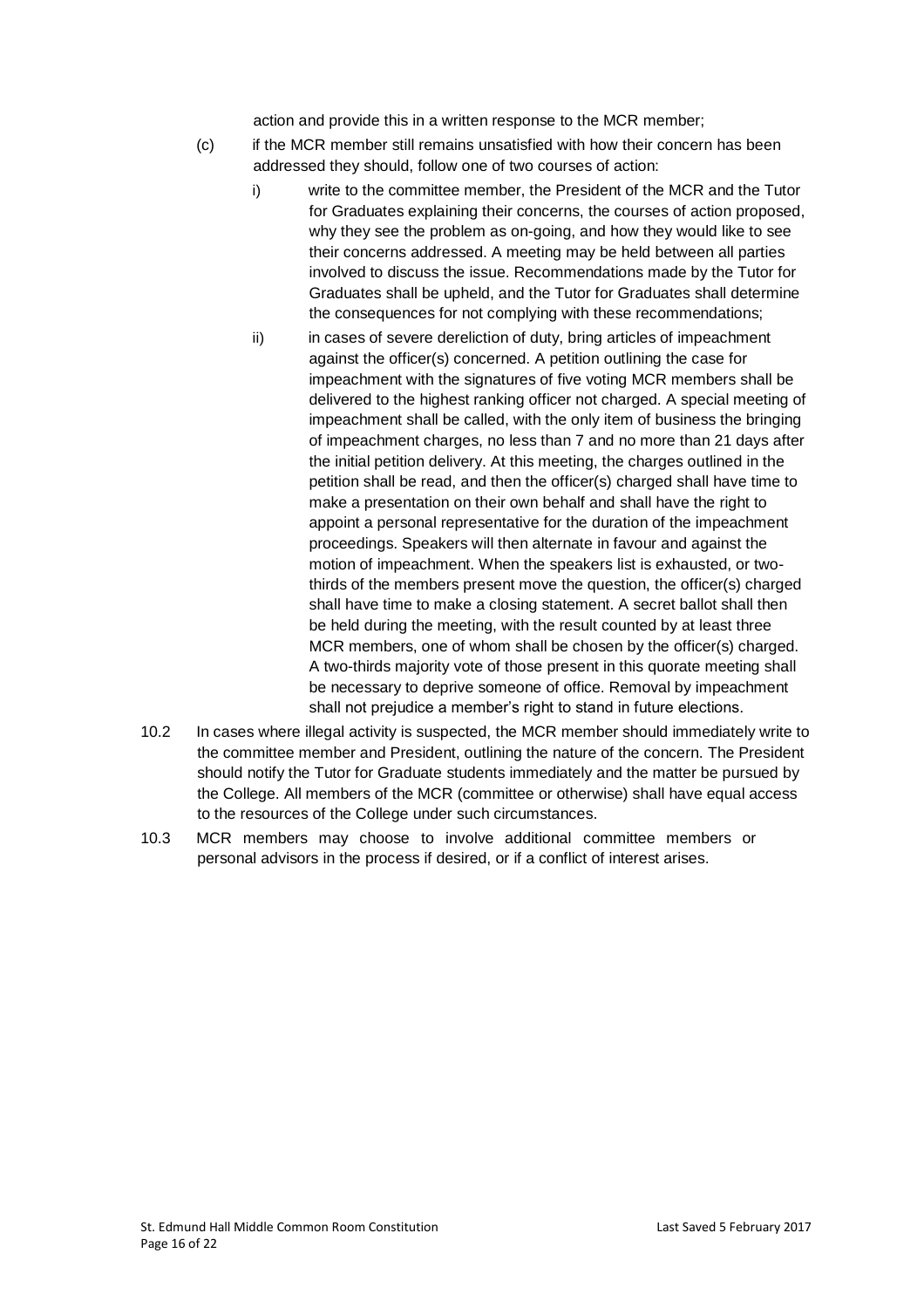

# St Edmund Hall Middle Common Room Standing Orders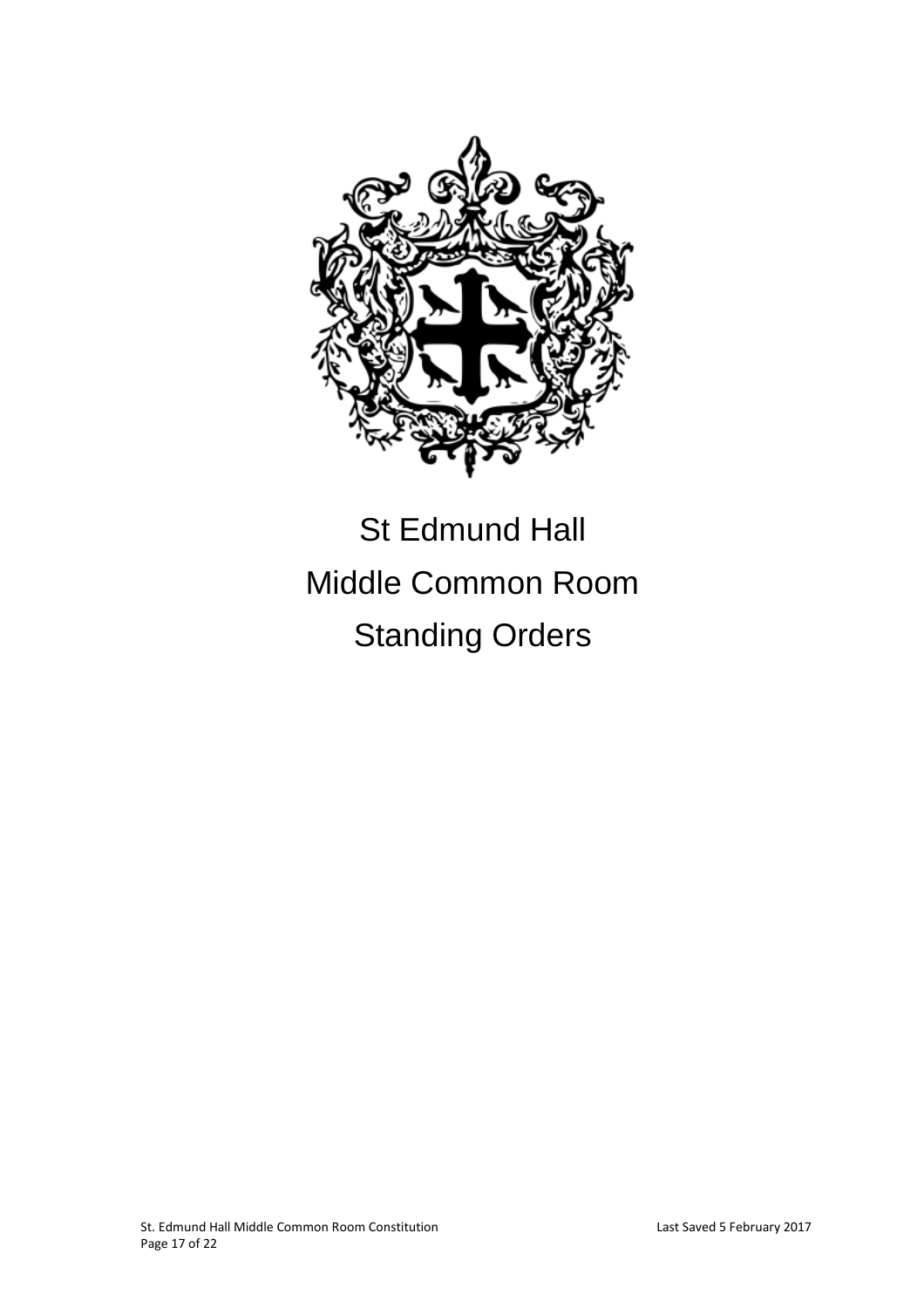# **1 Elections**

#### **1.1 Election Timing**

1.1.1 Elections for President, Vice-President, Stewarding Team, Treasurer, Welfare Team and Information & Technology Officer shall be held in the first three weeks of Trinity full Term.

1.1.2 Elections for the Norham Gardens St. Edmund (NSE) Representative, Academic Representative and Sports Representative shall be held in the first four weeks of Michaelmas Term.

#### **1.2. Nominations**

1.2.1. The Returning Officer ('**RO**') shall publicise the elections and open nominations 14 (fourteen) days before the ballot.

1.2.2. Nominations must be proposed by an Ordinary or Associate Member of the MCR.

1.2.3. Nominations must not be proposed by the RO.

1.2.4 Nominations shall be submitted to the RO 7 (seven) days prior to the election. In exceptional circumstances, the RO may accept nominations at a later time. Under no circumstances will nominations be accepted after husting has occurred.

# **1.3 Campaigning**

1.3.1. Candidates may produce a manifesto. Any reference to opponents must be strictly factual, as judged by the RO. The manifesto must be submitted to the Returning Officer before distribution. Manifestos will be distributed to the MCR by email and may be displayed in the MCR. Printed Manifestos should be restricted to a single A4 sheet.

1.3.2. Candidates may also produce an election poster, using illustrations and/or no more than fifteen words. The poster maybe printed on a single A4 sheet. The poster must be submitted to the Returning Officer for approval before distribution.

1.3.3. Candidates may display one copy of their election poster in the MCR. One copy may also be posted on each notice board in NSE, provided that the candidate gains permission from the relevant College authorities.

1.3.4. Candidates accept responsibility for their election materials.

1.3.5 The Returning Officer may remove any non-compliant campaign materials and must notify the affected candidate as well as the MCR president of the removal of the material.

# **1.4 Conduct of Hustings**

1.4.1. The RO shall invite all candidates for a given position to make a speech of no more than 5 (five) minutes. The order of these speeches shall be determined by the drawing of lots.

1.4.2 The RO shall then invite question, directed to all candidates, from the floor. The RO shall ensure that the candidates have equal opportunity to answer questions first.

1.4.3. Candidates may ask questions of each other.

1.4.4. The RO may reject a question at any time. A simple majority vote overturns such a ruling.

1.4.5. The RO shall close a husting by calling for a one minute closing speech from each candidate.

#### 2 **MCR General Meetings**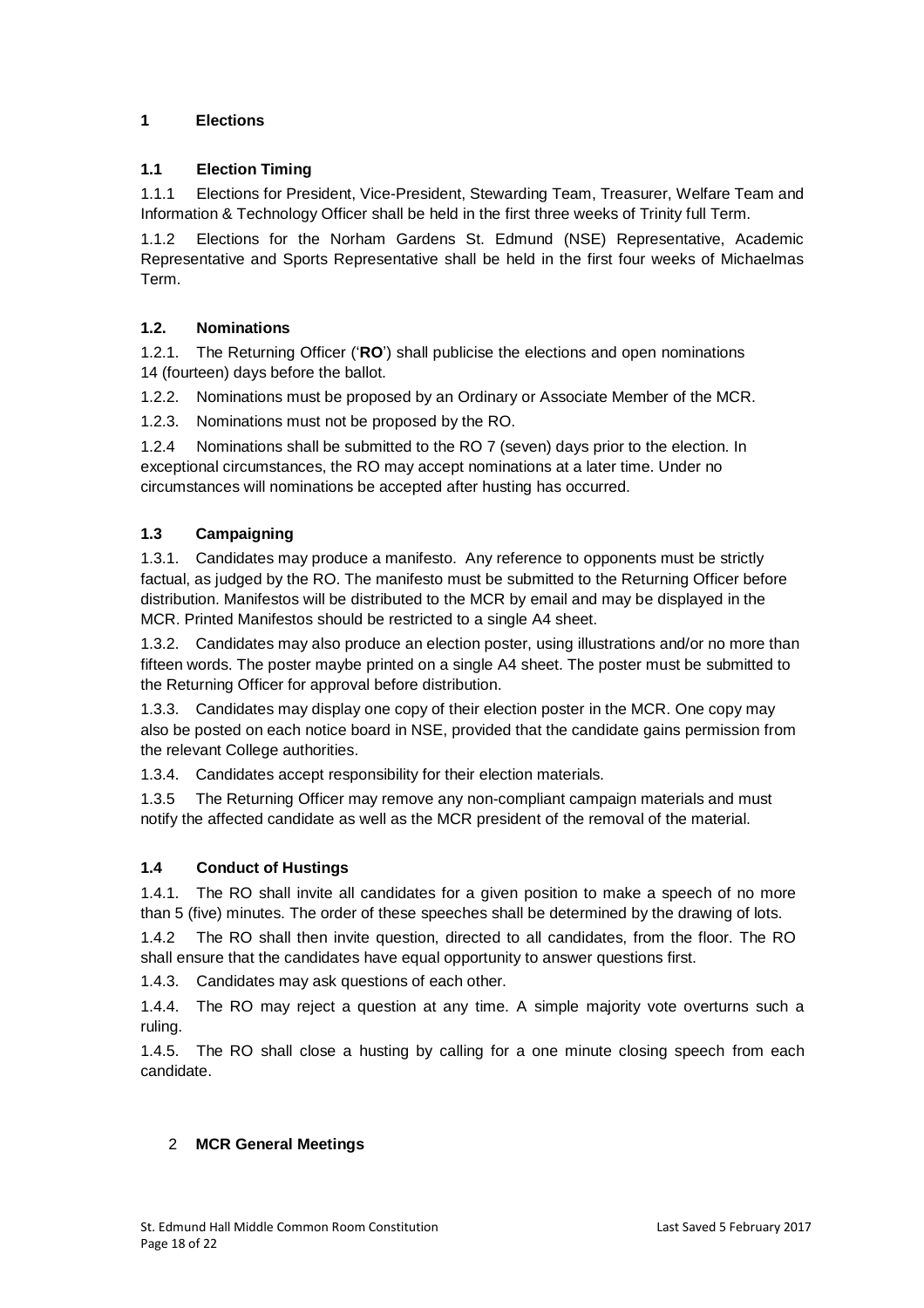# **2.1 Motions and Agenda**

2.1.1. Motions must be presented to the Vice-President three days before the date of the meeting. Motions, and the resulting meeting agenda, shall be displayed in the MCR two days prior to the meeting and distributed via the email server.

2.1.2. Motions must be proposed and seconded.

2.1.3. Emergency motions, owing to circumstances arising purely after the deadline for motions, may be presented to the Vice-President and the Independent Chair on the day of the GM.

## **2.2 Committee Reports and Attendance**

2.2.1. All elected members of the MCR Committee shall give a brief report on their activities at the GM, or submit a written report to be read at the meeting by the President

2.2.2. Matters arising from the reports may be directed to the appropriate Committee member(s) at this time.

2.2.3. The President shall orally summarise the content of the reports at the beginning of the Meeting. Matters arising from the reports may be directed to the appropriate committee member(s) at this time. The reports and matters arising shall be reproduced in full in the minutes of the GM.

2.2.4. All elected members of the MCR Committee shall attend GMs or send their written apologies to the Independent Chair.

2.2.5. Minutes of the GM shall be distributed to the MCR as soon as possible.

#### **2.3 Procedure for MCR General Meetings**

2.3.1 General Meetings ('**GM**') shall be impartially chaired by the Independent Chair (hereafter the Chair). In the absence of the Chair, an ad hoc Chair shall be voted from the members attending the GM, using a simple majority. Members of the MCR Committee shall not be eligible to chair the GM. The Chair must be willing to accept nomination to the post.

2.3.2. The Chair shall open the meeting by counting the members present and ensuring that quorum has been reached. No vote, except a motion to adjourn, may be held in the absence of quorum.

2.3.3. The Chair shall proceed according to the agenda. The Chair may make any procedural decision necessary for the smooth and timely running of the GM. The Chair's decision(s) may be overturned by a simple majority.

2.3.4. No member shall interrupt another member whilst speaking, except on a point of order, with a motion to debate or with a motion to vote.

2.3.5. A point of order may be raised at any time and shall be ruled upon by the Chair without debate or comment. A simple majority may overturn the Chair's decision.

#### <span id="page-18-0"></span>**2.4 Debate of Motions**

2.4.1. The Chair shall read the motion aloud. If the motion contains a proposal to amend the Constitution, this should be made clear to the meeting.

2.4.2. The member proposing the motion shall make a brief speech in proposition of the motion.

2.4.3. The Chair shall invite short factual questions ('SFQs') or comments to the member or members proposing the motion. This shall continue until there are no more questions or comments (or until the Chair decides for procedural reasons that only questions or comments substantially different to those preceding are to be made).

2.4.4. The Chair will also invite speeches in opposition to the motion.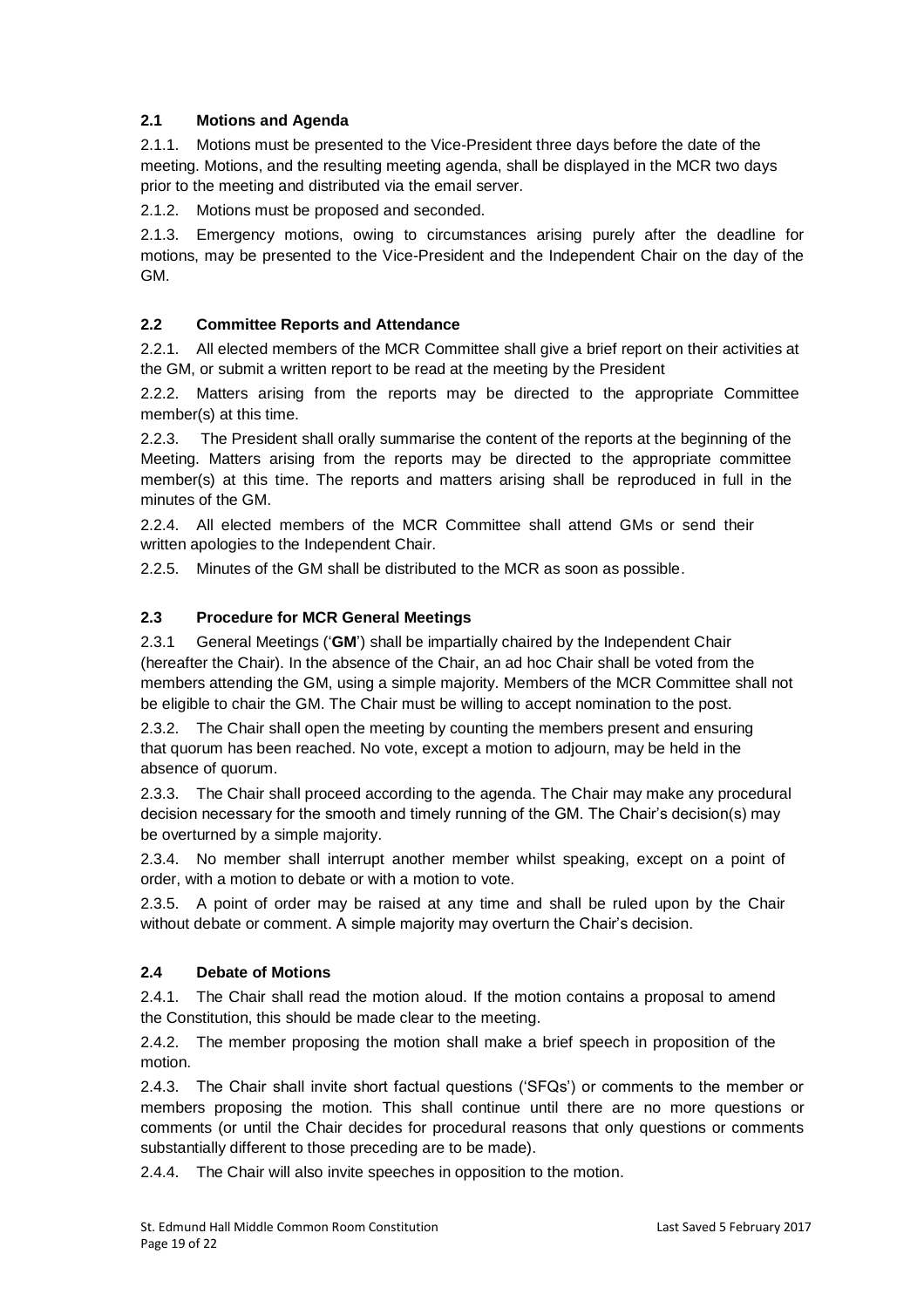2.4.5. If there is no opposition speech, the motion passes *nem con*, unless the motion contains a proposal to amend the Constitution, in which case a final vote shall be taken at this point regardless.

2.4.6. Members shall speak as and when invited to do so by the Chair.

2.4.7. Germane amendments can be offered during the debate stage. If the proposer of the motion accepts the amendment, the amendment is classed as a friendly amendment and automatically becomes part of the original motion, with no debate.

2.4.8. If the proposer of the motion does not accept the amendment, then the amendment must be debated. The amendment procedure follows the same pattern as the main motion procedure, with a speech in proposition, SFQs and comments (if any), and a vote (if required). A simple majority shall be sufficient to pass an amendment, at which point it becomes part of the original motion and debate shall continue on the main motion.

2.4.9. In no case can third order amendments be offered.

2.4.10. The Chair shall take a final vote at such a time as there are no members wishing to speak.

2.4.11. The Chair shall invite one minute summation speeches. The proposer of the motion must be favoured in the choice of a proposition summation speaker.

2.4.12. A motion to take the motion clause by clause may be proposed following the summation speeches. The Chair shall look for opposition to taking the motion clause by clause. If there is no opposition, the procedural motion is passed *nem con*. If there is opposition, the proposer of the procedural motion shall make a speech in favour of a clause-by-clause vote, and a speech against the motion should be invited. A vote on this issue shall follow, with a simple majority passing the procedural motion. If the procedural motion is passed, each clause of the motion shall be voted on one at a time. The Chair shall invite brief speeches proposing and opposing each subsequent clause prior to the vote.

2.4.13. A vote shall be taken, in which a simple majority shall be sufficient for the motion or clause to be accepted, unless otherwise dictated by the Constitution.

2.4.14. When satisfied that the GM's business is concluded, the Chair shall call the meeting to a close.

# **3 Finances and Audits**

#### **3.1 Budgeting and Reporting**

3.1.1. The Treasurer shall produce a termly budget of projected income and expenditures for approval by the MCR Committee. All by-law mandated expenses from General Operating or Capital must be incorporated into projected expenditures.

3.1.2. The Treasurer shall give a financial update as part of their report to each MCR GM.

3.1.3. The Treasurer shall produce a final report, including outstanding monies owed to or by the MCR, at the end of their term for the benefit of the incoming Treasurer.

# **3.2. Audit of Accounts**

3.2.1. If anyone suspects that financial malpractice has occurred, they shall have the right and duty to bring an allegation to the Independent Chair.

3.2.2. Upon receipt of a credible allegation of financial malpractice, the Independent Chair shall convene and chair an ad hoc audit committee. The membership of this committee shall be selected by the Independent Chair from amongst non-officer ordinary MCR members in good standing. In no circumstances shall the person making an allegation serve on this committee.

3.2.3. The audit committee shall have access to any MCR records or member germane to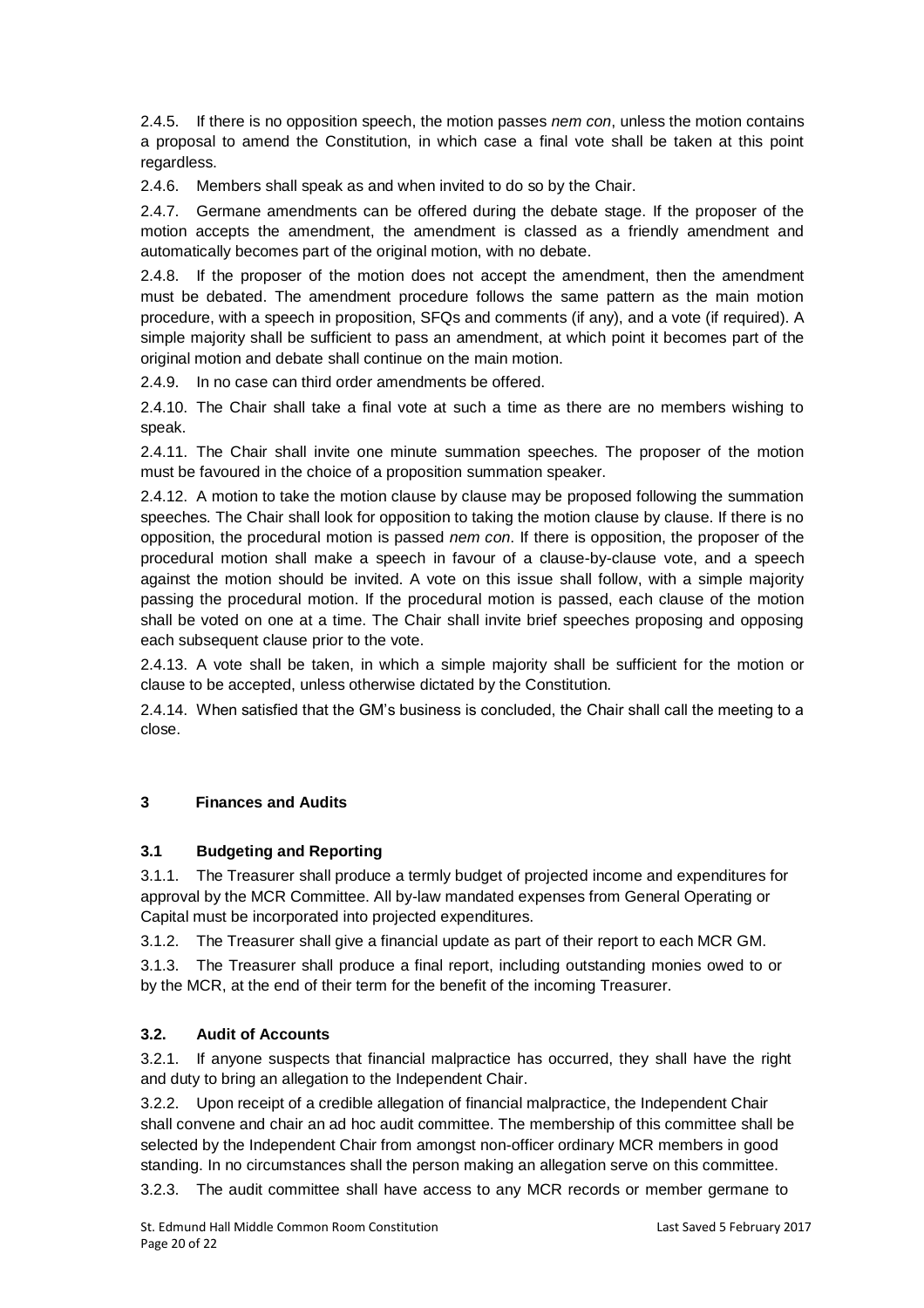the allegation.

3.2.4. A full report of the committee's findings shall be made to the following GM. In the case of a finding of significant malpractice, the audit committee shall have the right to begin impeachment proceedings against any involved officers.

3.2.5. If warranted, the audit committee shall have the right to request the appropriate college authorities to remove anyone as an account signatory.

# **3.3. Contigency Fund Procedures**

3.3.1 The MCR contingency fund will only be used for unforeseen expenditures of more than  $f250$ .

3.3.2. In full term, a majority vote of the MCR committee shall be required to forward a motion to an MCR meeting authorising the expenditure of contingency funds. No motion to spend contingency funds shall be allowed in an MCR meeting without first being approved by the MCR committee.

3.3.3 Out of term, a two-thirds majority vote of the MCR committee shall be required to authorise the expenditure of contingency funds. This shall approved in consultation with the Senior Treasurer of Amalgamated Clubs and reported to the next general meeting.

3.3.4. A motion to spend contingency funds will be debated according to [2.4.](#page-18-0)

# **4 Referenda**

#### **4.1 Calling of Referenda**

4.1.1. A referendum may be held on any MCR motion with a simple majority vote in a GM, in addition to those referenda required by the Constitution.

4.1.2. A referendum must be called no less than 6 days and no more than 14 days after the passing of the motion calling for Referendum.

# **4.2 Referenda Procedures**

4.2.1 A referendum shall be treated as an Election, and subject to all relevant sections of Article 6 of the Constitution.

4.2.2. A referendum shall consist of questions answerable with a simple 'yes' or 'no'.

4.2.3. Proponents and opponents of referenda shall have the right to prepare campaign materials, following the campaigning procedures applicable to candidates for MCR positions. Each side shall be determined to be a single candidate.

4.2.4. In the case where more than one group wishes to represent a specific viewpoint, the RO shall select the representative campaign material and scrutineer.

# **4.3 Passage and Resubmission**

4.3.1. A simple majority shall be required to pass any referendum that is not a constitutional amendment. As required by the constitution, a constitutional amendment requires a two-thirds majority.

4.3.2. Any motion that fails in referendum may not be resubmitted to the MCR for consideration until the following academic year.

#### **5 Guest Membership**